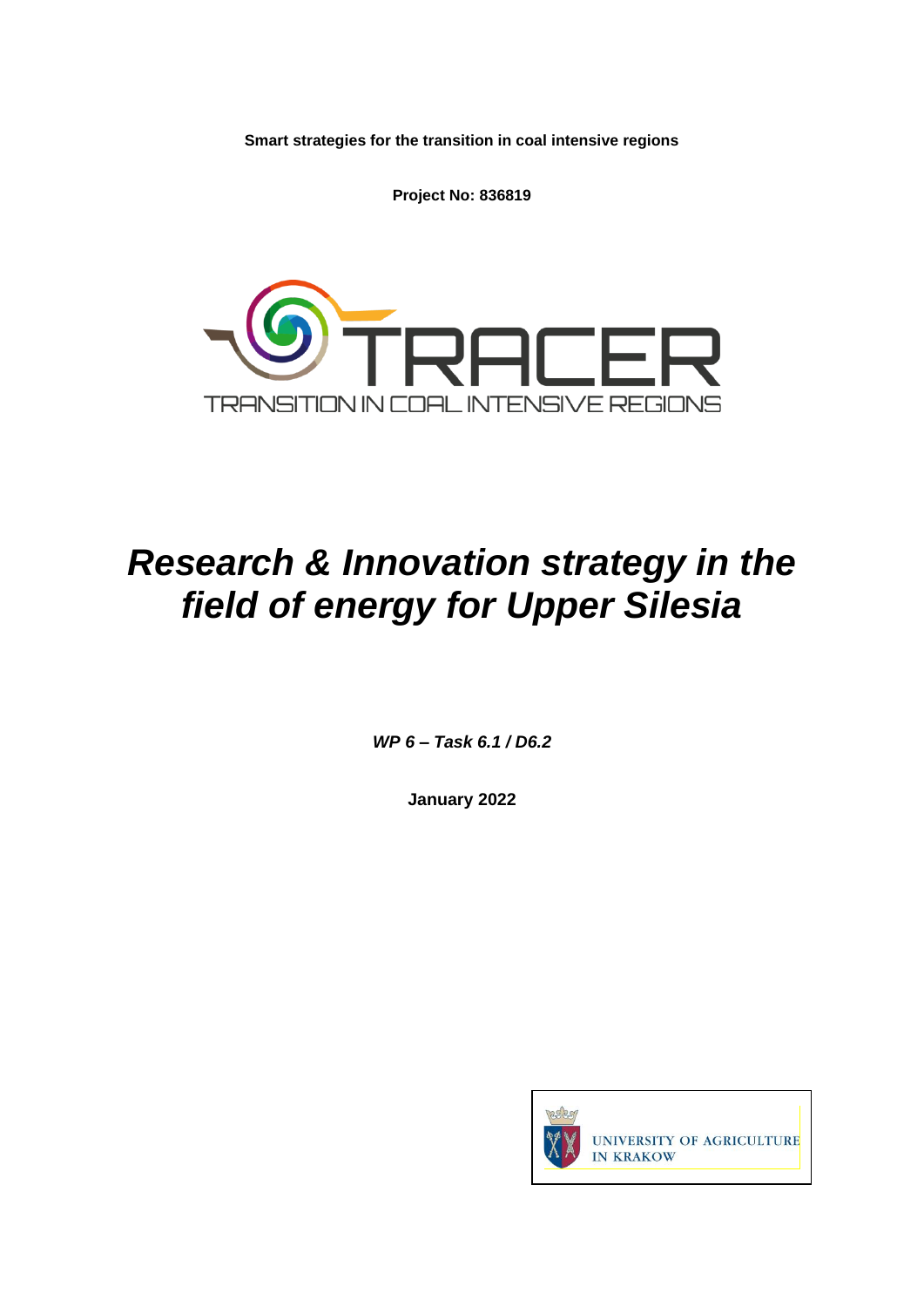- Authors: Marcin Pietrzykowski, University of Agriculture in Krakow, Poland Marcin Chodak, University of Agriculture in Krakow, Poland Bartłomiej Woś, University of Agriculture in Krakow, Poland Marek Pająk, University of Agriculture in Krakow, Poland Justyna Likus-Cieślik, University of Agriculture in Krakow, Poland
- Editors: Charalampos Malamatenios, Centre for Renewable Energy Sources and Saving, Greece Rita Mergner, WIP Renewable Energy, Germany Rainer Janssen, WIP Renewable Energy, Germany
- Contact: University of Agriculture in Krakow Marcin Pietrzykowski Email: [m.pietrzykowski@urk.edu.pl](mailto:m.pietrzykowski@urk.edu.pl)



This project has received funding from the European Union's Horizon 2020 research and innovation programme under grant agreement No 836819. The sole responsibility for the content of this report lies with the authors. It does not necessarily reflect the opinion of the European Union. Neither the INEA nor the European Commission are responsible for any use that may be made of the information contained therein.

TRACER website: [www.tracer-h2020.eu](http://www.tracer-h2020.eu/)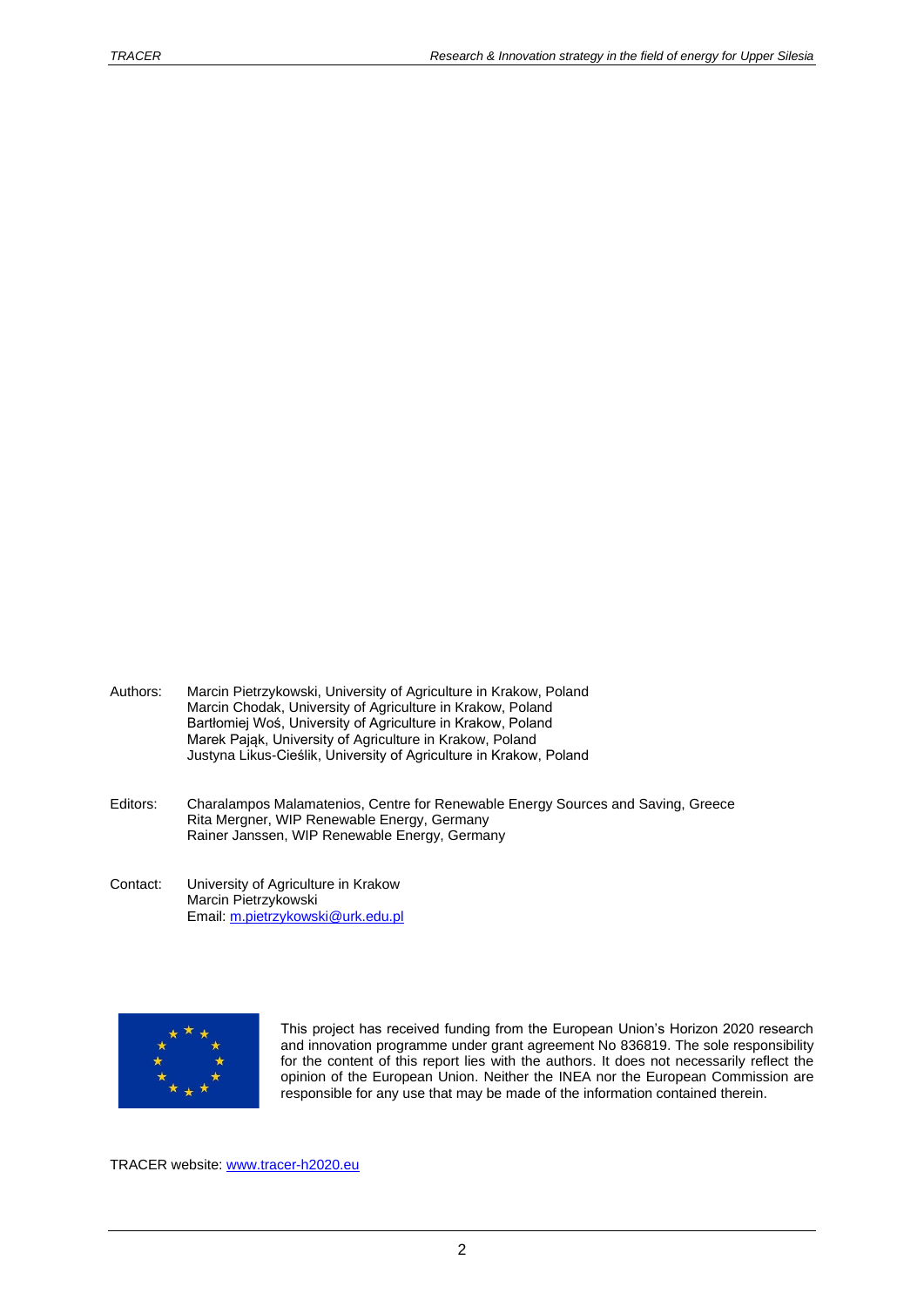# **Contents**

|                                                                                                   | $\overline{\mathbf{4}}$ |
|---------------------------------------------------------------------------------------------------|-------------------------|
|                                                                                                   |                         |
|                                                                                                   | 5                       |
|                                                                                                   |                         |
|                                                                                                   |                         |
| 3. R&I in Energy and Environment: Vision for 2030 & 2050 $\frac{1}{2}$                            |                         |
| 3.1 Objectives and outcomes 9                                                                     |                         |
|                                                                                                   |                         |
| 4. Support framework for R&I in Energy and Environment __________________________13               |                         |
| 4.1 Multi-level governance structure for R&I policies in Upper Silesia________________________ 13 |                         |
|                                                                                                   |                         |
|                                                                                                   |                         |
|                                                                                                   | <b>18</b>               |
|                                                                                                   | 18                      |
|                                                                                                   | 19                      |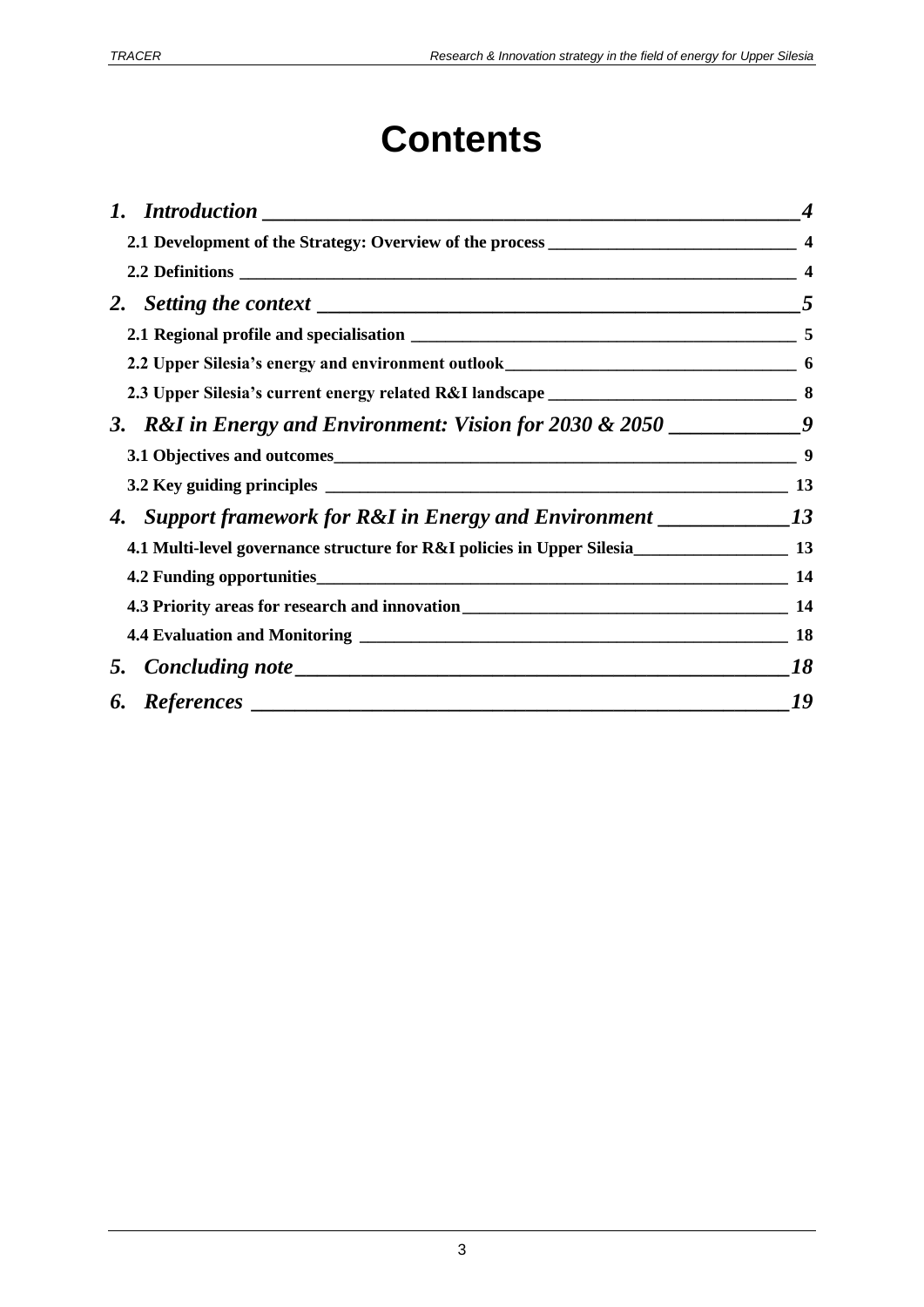## <span id="page-3-0"></span>**1. Introduction**

The Silesia Voivodeship authorities have elaborated a development strategy for the region until 2030. The vision behind the elaborated strategy is "Green Silesia 2030". According to this vision, by 2030, Silesia Voivodeship will be a modern European region with a competitive economy as the result of a responsible transformation, providing its inhabitants with development opportunities and offering a high quality of life in a clean environment. The vision of Silesia Voivodeship's development constitutes a basis for formulating the main objectives of the development policy and defines the aspirations and aims of the regional community.

The vision of Silesia Voivodeship's development will lead to creating a region with a new, positive image, which will occupy an important position in the processes of European development. Silesia Voivodeship will be a region creating development opportunities for its inhabitants and providing a sense of public, health and social safety. It will be a region where a modern, innovative and diversified economy, culture and education ensure that it will maintain its position as one of several centres of civilisational development in Poland and Europe. Thanks to the responsible shaping of economic, spatial and environmental policies, the Silesia Voivodeship will be a region of great natural, cultural and landscape values, creating conditions for a healthy and active life in a high-quality environment and ensuring the preservation of biodiversity.

Building the future of the voivodeship involves the use of the existing potentials and values that make the region unique, such as a respect for tradition and local culture, industriousness, strong family ties, hospitality, openness and an ability to cooperate. Building the future assumes also creating new values such as creative and innovative attitudes, and the ability to network. The vision of the voivodeship's development is also built on its spatial conditions, defining the desirable features of the settlement structure and use of space, as well as the formation of internal and external connections.

#### <span id="page-3-1"></span>*2.1 Development of the Strategy: Overview of the process*

This document is based on the existing documents available on the official platform: "Just Transformation of Silesia" (a detailed list of documents is provided in the reference list).

#### <span id="page-3-2"></span>*2.2 Definitions*

| <b>DIHs</b>    | digital innovation hubs (DIHs)                                                                          |
|----------------|---------------------------------------------------------------------------------------------------------|
| <b>GHG</b>     | greenhouse gas                                                                                          |
| R&D            | Research and development                                                                                |
| <b>ESCA</b>    | European Cluster Analysis Secretariat                                                                   |
| <b>GUS</b>     | <b>Central Statistical Office</b>                                                                       |
| KSSE S.A.      | Katowice Special Economic Zone                                                                          |
| <b>SMEs</b>    | Small and medium-sized enterprises                                                                      |
| <b>RES</b>     | Renewable energy sources                                                                                |
| GDP            | <b>Gross Domestic Product</b>                                                                           |
| <b>PPO</b>     | <b>Entrepreneurial Discovery Process</b>                                                                |
| <b>RSI/RIS</b> | <b>Regional Innovation Strategy</b>                                                                     |
| <b>SWOT</b>    | Method of strategic analysis based on comparison of strengths, weaknesses,<br>opportunities and threats |
| WSL UM         | Marshal's Office of the Silesia Voivodeship                                                             |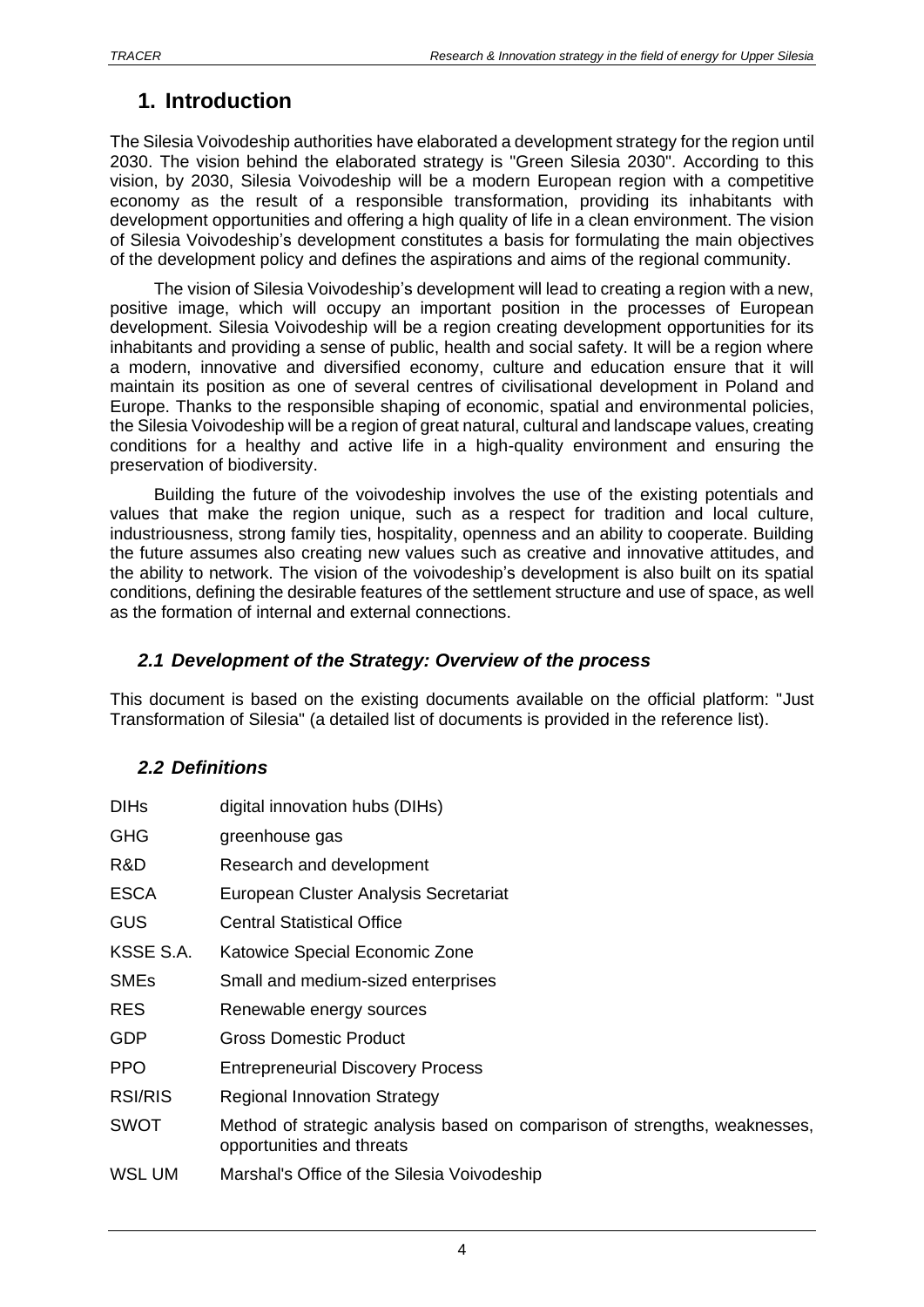#### WSL Silesia Voivodeship

Innovative activities - include all development, financial and commercial activities undertaken by the company, which are to contribute to its innovation.

Innovation - can mean both an action and its result. An innovation is a new or improved product or process (or a combination thereof) that is significantly different from the entity's previous products or processes and has been made available to potential users (product) or put into use by the entity (process).

Smart specialization - is an innovative approach which aims to stimulate national or regional economic growth and employment in Europe in order to identify and develop one's own competitive advantages. Thanks to partnership and a bottom-up approach, smart specialization connects local authorities, academia, business and civil society, working to implement a long-term growth strategy supported by EU funds.

An innovative enterprise - in the field of product innovations and business processes is an enterprise that in the analyzed period introduced to the market at least one product or business process innovation (a new or improved product or a new or improved business process).

Digital transformation - includes the integration of digital technologies by enterprises, such as: Internet of Things (IoT), cloud computing, innovative digital platforms and blockchain technologies.

## <span id="page-4-0"></span>**2. Setting the context**

#### <span id="page-4-1"></span>*2.1 Regional profile and specialisation*

Generating 12.3% of Poland's GDP (data for 2018) and a population of almost 4.6 million, Silesia is one of the economically and demographically strongest regions in Poland, with a well-developed transport network and energy infrastructure. It is the largest urbanised area in Central and Eastern Europe, with the highest average national population density and an urban population ratio of over 77%. Investors are supported by many business environment institutions. More than 2.8 million people of working age and nearly 119,000 students ensure an abundant and varied workforce, and a large and absorbing market. In Silesia there are 38 higher education institutions, which account for 8.5% of the total number of students in the country. The specificity of the region is a well-developed vocational education system. Its economic and scientific potential results from the concentration of enterprises from various sectors of the economy, including the high and medium-high technology sectors and knowledge-intensive services. The advantage of the region is created by many scientific centres with diverse educational, research and development (R&D) competences [1].

The Silesian Voivodeship is characterised by its high share in the creation of the gross domestic product (GDP), second only to that of the Mazowieckie Voivodeship. The region has invariably maintained the position of the second economy in Poland for more than a dozen years, but the lower GDP growth rate that has occurred since 2016 has caused the province to slowly lose its strong position [2]. In 2018, the Silesian region generated 12.3% of the national GDP value, taking the second place after the Warsaw capital region (as it did in 2016– 17). In 2018, the value of GDP per capita in the Silesian region was PLN 57,400. The value of GDP per capita of the Silesian region in 2018 was 47.4% of the GDP per capita in the Warsaw capital region, which recorded the highest level of GDP per capita in Poland [3].

The number of unemployed registered in district labour offices in the province of Silesia at the end of October 2021 was 80,460 people. As of 30 September 2021, the unemployment rate in Silesia was 4.5% (5.6% nationally). Of all the provinces in Poland, Silesia has the second lowest value of this indicator, after Wielkopolska (3.3%). However, the intensity of unemployment in the region remains highly varied [4].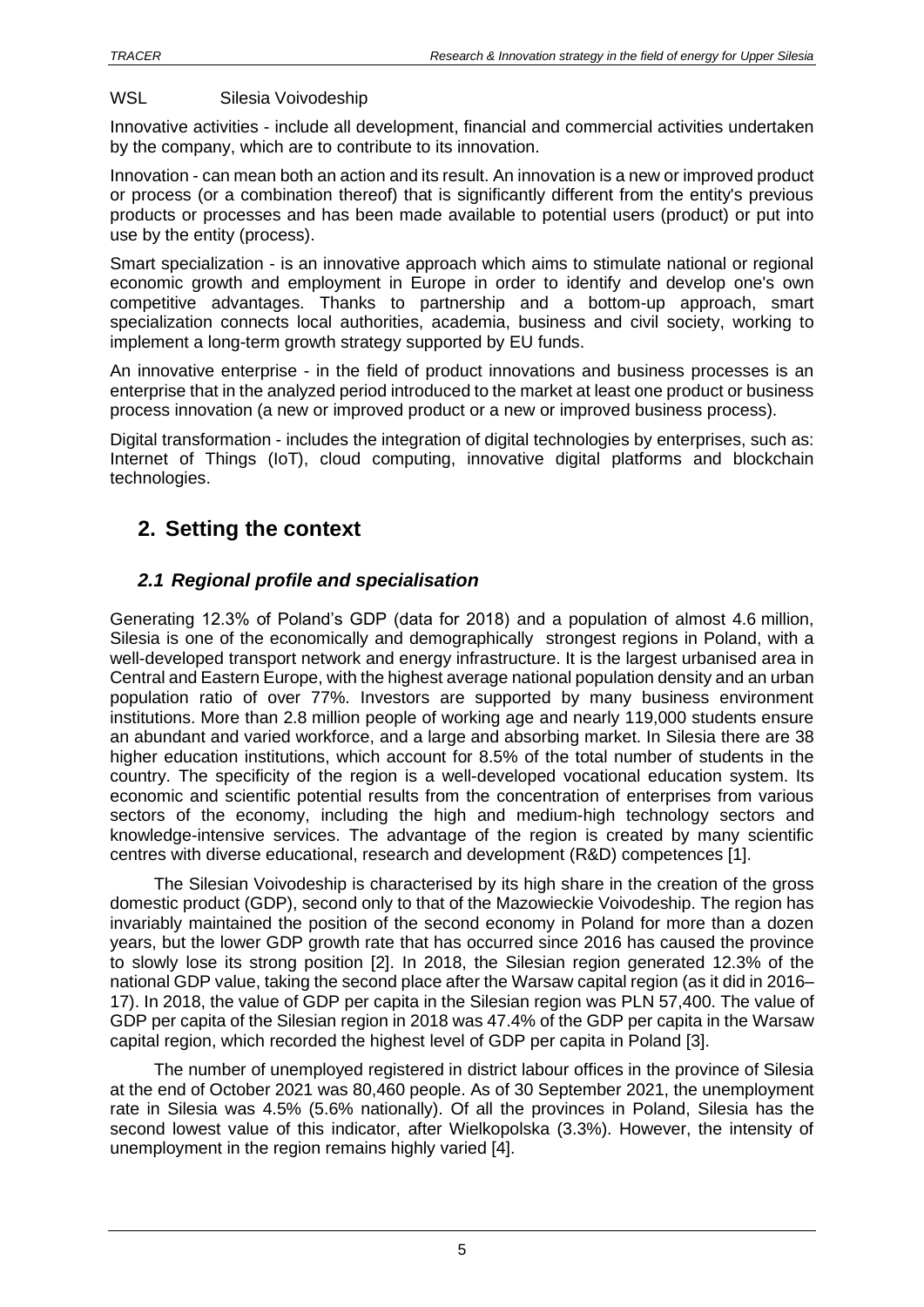The Silesian Voivodeship is among moderately innovative regions [5] and is in 202<sup>nd</sup> place among European regions. In 2016–18, 28% of industrial enterprises and 16.3% of service enterprises were engaged in innovation. The number of entities conducting R&D activities increased from 528 in 2016 to 622 in 2018, of which, at the end of 2018, 515 were enterprises. In relation to the population potential of the Silesian Voivodeship, this places the region in fifth position in the country. In 2016–18, the total internal expenditure on R&D activities increased in the Silesian Voivodeship by 55.34% (Poland: 42.94%), including in the business sector by 63.39% (Poland: 43.86%), and in higher education by 47.93% (Poland: 44.25%). At the same time, in the sectors of government and private non-commercial institutions, they decreased by 18%.

The assessment of the level of outlays on R&D activities by outlays per capita, per employee in R&D, and in relation to GDP, indicates a weak position of the Silesian Voivodeship in relation to its human and economic potential and in comparison to three other voivodeships in Poland: Dolnośląskie, Małopolskie and Mazowieckie. Between 2016 and 2018, the number of employed lecturers in higher technical schools in the Silesian Voivodeship decreased by 6.6%, and the percentage of students in technical and natural sciences fell by more than 7% [6].

Despite several actions undertaken in the Silesian Voivodeship in 2014–2021 to boost the innovative economy, the level of cooperation between innovating enterprises and the environment is still low. The level of cooperation between enterprises and universities and research institutes is not satisfactory. In the province there is a high saturation of the economy with small, medium and large entities per 10,000 inhabitants. However, the changes in the structure of enterprises and their relatively poor financial condition, measured especially by profitability, capital and asset ratios, are unfavourable. Consequently, the rate of growth of internal expenditure on R&D activities is low in the region (half that of the Polish average), and the accumulation of capital for future development of innovative activity is limited [7].

#### <span id="page-5-0"></span>*2.2 Upper Silesia's energy and environment outlook*

The National Energy and Climate Plan for 2021–2030 [8] assumes a 7% reduction of greenhouse gas (GHG) emissions in non-ETS sectors compared to 2005 levels; a 21–23% share of renewable energy sources (RES) in gross final energy consumption (the 23% target will be achievable if Poland is granted additional EU funds, including those earmarked for a just transition); a 23% increase in energy efficiency compared to primary energy baseline projections (PRIMES2007); and a 56–60% reduction in the share of coal in electricity generation.

The Silesia Voivodeship, through the implementation of, for example, the provisions of the Territorial Plan of Just Transition (TPJT) [9], will directly contribute to achieving the objectives set out in the document in the area of energy security, lowering carbon dioxide emissions, increasing energy efficiency and development of the R&D sector, which contributes to increasing the level of innovation in the economy. Due to the fact that the Silesian Voivodeship is one of the regions with high levels of both electricity production and consumption (respectively in the  $3<sup>rd</sup>$  and  $2<sup>nd</sup>$  position compared to other voivodeships in Poland), the activities undertaken in the area of transformation are necessary to achieve the objectives set out at the national level. Measures implemented in Upper Silesia will include the gradual closing and restructuring of mines and decommissioning of obsolete power plants (built in the 1970s and 1980s), and replacing them with modern, environmentally and socially friendly infrastructure.

It should be pointed out that the phasing out of coal-fired power plants will be in accordance with the schedule developed by the government in consultation with the trade unions and will translate into a level of hard coal extraction that will enable the power sector to meet its demand. According to the information obtained from the Ministry of State Assets, two power plants located in the transformation area are to conclude their operation by 2030, namely Laziska Power Plant by 2028 and Rybnik Power Plant by 2030. Renewable energy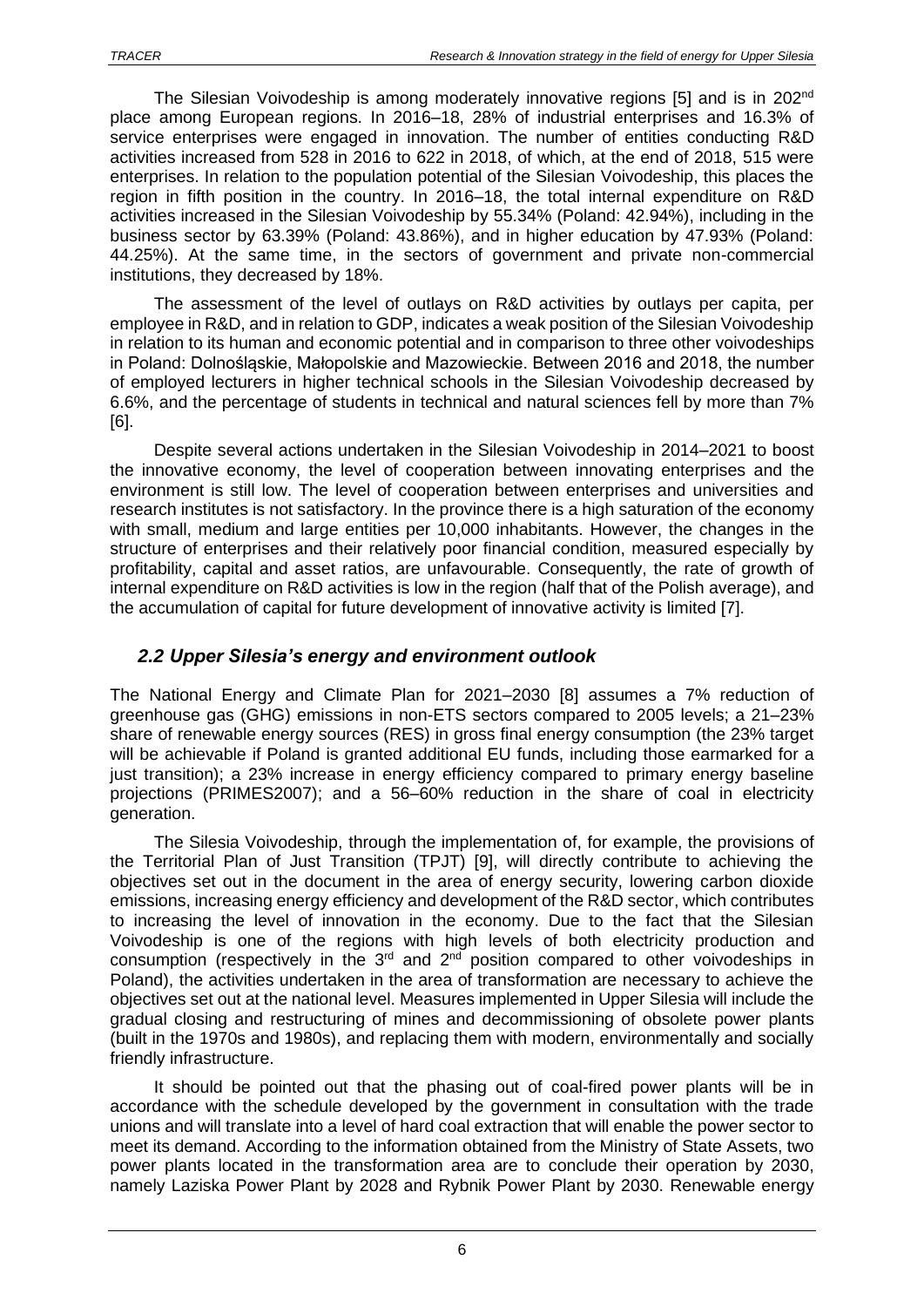sources will play a key role in the power system. The TPJT provides support for this type of investment as an important element of diversification of generation sources in the regional energy mix. Implementation of the indicated measures will contribute to achieving the national target of a 21–23% share of RES in gross final energy consumption. Implementation of the TPJT will also contribute to the reduction of the emissions level nationally, including the emission of greenhouse gases. One of the main transformational challenges is the improvement of air quality, including the implementation of measures to enable the transition to a zero-carbon economy.

Bearing in mind that the Silesian Voivodship in recent years has been the largest consumer of hard coal in the country (16,460,000 tons in 2019, i.e. 24.1% of national consumption), both in the industrial sector and the municipal and domestic sectors, the activities proposed by the document are also aimed at supporting entrepreneurs and individuals, enabling the replacement of fossil fuels by renewable energy sources. In addition, support for the energy sector in the region is crucial to achieve the climate objectives such as the reduction in the share of coal in electricity production to 50–60% by 2030. According to forecasts made for the Polish Energy Policy up to 2040 [10], coal mining (without coking) will gradually decrease from 59.6 million tons in 2015 to 41.6 million tons in 2030 (a decrease of 30.2%). In connection with the fact that about 80% of hard coal extraction in Poland takes place in Silesia Voivodeship, it may be assumed that the above-mentioned decrease in the extraction of this raw material will affect mainly the coal mining communities located in this region. The reduction in coal processing is connected with a decrease in demand for coal in all sectors of the economy.

Due to the specific character of the Silesian Voivodeship as the largest mining region in the EU, the transformation has a completely different, more difficult, starting point compared to other regions. Therefore, the transformation activities should focus on mitigating the negative socio-economic effects of the process of closing down hard coal mines. Reducing greenhouse gas emissions will be an indirect effect of the transformation activities carried out, while priority will be given to them in the long term. In accordance with the provisions of the Low-Emission Economy Policy for the Silesian Voivodeship, the Regional Energy Policy 2030, which includes an energy balance prepared on the basis of expert analysis, assumes a 28% reduction of hard coal consumption for electricity and heat production. On this basis, it can be assumed that the emission of greenhouse gases as a result of the transformation activities will decrease by a similar percentage. It should be noted that in the case of methane, the Silesian Voivodeship is a leader in its production at the national level, and a reduction in its production by 28% (115,087.84 t/y) at the regional level will result in a 65% reduction in its production at the national level. In the case of carbon dioxide, the implementation of the actions indicated in the document will result in a reduction of emissions by 8,910,043.52 t/y.

The TPJT will also provide complementary support for activities aimed at increasing the level of innovation in the economy, including the development of the R&D sector in the area of regional smart and technological specialties (in accordance with the draft Regional Innovation Strategy of the Silesia Voivodeship 2030 and the Technology Development Programme of the Silesia Voivodeship for 2019–2030). Financial support for the indicated sector will directly contribute to the achievement of the goal set at the national level, i.e. an increase in expenditure on R&D activity in Poland (from 0.75% of GDP in 2011 to 1.7% of GDP in 2020 and 2.5% of GDP in 2030).

The Silesian Voivodeship is an industrialised region with a high level of urbanisation. Both industry and housing have been undergoing a continuous transformation process for more than 20 years. In the period 2021–2030 the demand for solutions supporting energy efficiency in industry, energy-efficient building construction, energy generation from renewable sources and integration of electromobility infrastructure in building infrastructure will continue. This will contribute to the development of new technologies and their implementation by IT companies, manufacturers of RES equipment and systems, service providers for professional energy, as well as companies in the construction sector.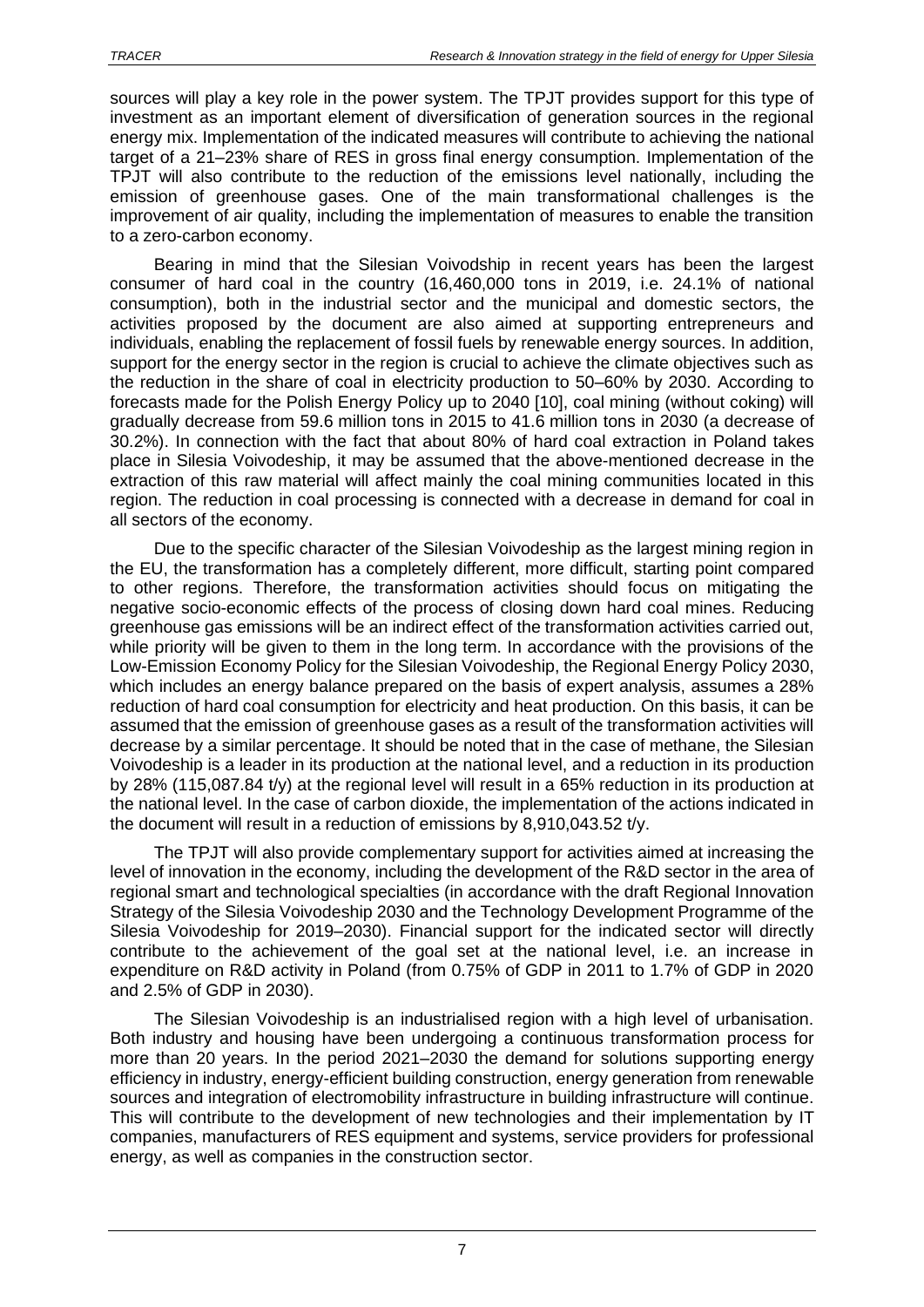#### <span id="page-7-0"></span>*2.3 Upper Silesia's current energy related R&I landscape*

R&D and cooperation with enterprises for innovation are an important part of the activities of selected universities operating in the region (Bielsko-Biała University of Technology and Humanities, Częstochowa University of Technology, Silesian University of Technology, University of Silesia in Katowice, University of Economics in Katowice, WSB University, Silesian Medical University in Katowice). They participate in R&D projects, in the implementation of expertise and technical studies and in other activities that foster the development of competencies of current and future employees of enterprises, including those operating within smart specialisations. It is worth mentioning that, in 2019, Silesian University of Technology (as one of 10 universities in Poland) was awarded the status of research university. Therefore, in 2020–26 it will receive a 10% increase in subsidies to strengthen the infrastructural capacity to carry out R&D work in the following areas: computational oncology and personalised medicine, artificial intelligence and data processing, materials of the future, smart cities, mobility of the future, process automation and Industry 4.0, climate and environmental protection, and modern energy.

The group of research institutes operating in Silesia includes, among others, those supervised by the Minister of State Assets (Central Mining Institute, Institute for Chemical Processing of Coal and KOMAG Institute of Mining Technology), those supervised by the Minister of Climate and Environment (Institute for Ecology of Industrial Areas), and a number of institutes of the Polish Academy of Sciences. While the Institute of Welding, the Institute of Ferrous Metallurgy, the Institute of Non-Ferrous Metals, the EMAG Institute of Innovative Techniques, the Institute of Innovative Techniques, the KOMEL Institute of Electrical Drives and Machines, and the Institute of Medical Technology and Apparatus were included in 2019 in the Łukasiewicz Research Network, which is the third largest research network in Europe. The institutes cooperate with each other within the Network in four technological areas: smart mobility, digital transformation, health, and sustainable economy and energy [11]. On the regional level, they cooperate with economic entities within their own networks and clusters.

There is a significant research potential both in terms of conducting analyses and assessments of the environmental impact of industry and searching for solutions in the implementation of innovations, including innovations that will reduce human pressure on the environment in the Silesian Voivodeship. Research units at several universities (Silesian University of Technology, University of Silesia, Częstochowa University of Technology, and University of Technology and Humanities), research institutes (Central Mining Institute, Institute of Ecology of Industrial Areas, Institute of Environmental Engineering of the Polish Academy of Sciences), as well as several clusters (Silesian Cluster of Revitalisation and Environmental Technologies, Silesia Water, the Silesian Ecological Cluster and the Silesian Waste Management Cluster), have been working for years on organisational and technological solutions that favour the implementation of a green economy, not only in the area of the environment, but most of all building the economic potential of the region and implementing the goals of the new Green Silesia 2030 strategy.

The results of the analysis of research and innovation infrastructure in the Silesian Voivodeship, conducted in terms of smart specialisation [12], indicate that the region is dominated by infrastructure present mainly in the areas of green economy and emerging industries, followed by energy and medicine.

Technology parks and business incubators play an important role in the regional innovation system. In Katowice, Euro-Centrum SA offers its services mainly to companies from the new energy and ICT sectors. Technopark Gliwice focuses on the issues of digitisation, especially its industrial applications. The Sosnowiec Science and Technology Park operates in Sosnowiec, while near Bielsko-Biała, at the airport in Kaniów, there is the Bielski Technology Park of Aviation, Entrepreneurship and Innovation. Selected services, characteristic of technology parks, are also provided by "Górnośląska Agencja Przedsiębiorczości i Rozwoju Sp. z o.o." based in Gliwice (medicine, ICT) and operating as part of its ecosystem: Śląskie Centrum Naukowo-Technologiczne Przemysłu Lotniczego Sp. z o.o. and the "Nowe Gliwice"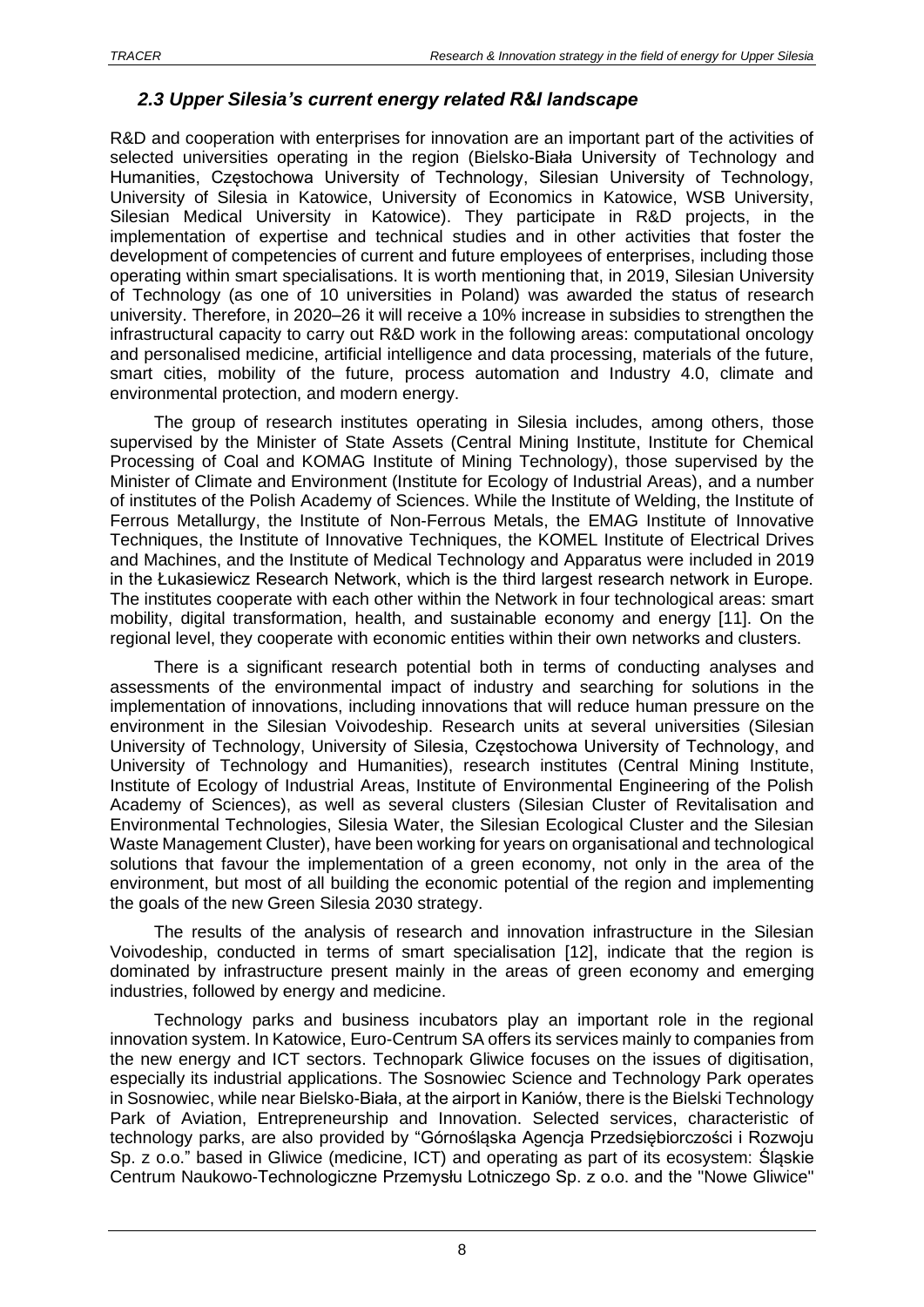Education and Business Centre, as well as Bielski Technology Park Aviation, Entrepreneurship and Innovation Sp. z o.o. based in Kaniów (aviation) and Agencja Rozwoju Regionalnego SA based in Bielsko-Biała (ICT, production management technologies). The variety of incubators and technology parks on offer are complemented by the activities of university technology transfer centres that operate at all public universities conducting research activities of importance to the economy. These centres are: Silesian University of Technology, Częstochowa University of Technology, University of Silesia in Katowice, Medical University of Silesia in Katowice, and University of Economics in Katowice.

To fulfil the provisions of the Regional Innovation Strategy for 2013–2020, the regional government created the Silesian Development Fund, a financial institution whose goal is to build a sustainable, long-term financing system for micro-, small and medium-sized enterprises in the Silesian Voivodeship.

Basically, the *strengths* (in terms of SWOT) of the regional research and innovation system include:

- many research centres with diverse research, development and educational competences,
- relatively high expenditure on innovative activities in enterprises and on R&D activities in general,
- a large market of ICT specialists,
- many years of experience in cooperation between scientific units and business institutions within the RIS,
- a large number of accredited research laboratories,
- the functioning of the Silesian Development Fund, and
- a well-established selection of technology parks and other business institutions.

Accordingly, the *weaknesses* (in terms of SWOT) of the regional R&I system are:

- only moderate success in the commercialisation of research results in the international arena, despite a significant increase in internal expenditure on R&D activities in general;
- a low share of enterprises' revenues from the sale of new or improved products in total sales revenues, despite relatively high expenditure on innovative activities in enterprises;
- only moderate readiness of large companies to cooperate with small innovative companies; and
- a limited number of specialists and employee competences appropriate for market transformation.

# <span id="page-8-0"></span>**3. R&I in Energy and Environment: Vision for 2030 & 2050**

#### <span id="page-8-1"></span>*3.1 Objectives and outcomes*

The development strategy "Silesia 2030" defines four strategic objectives for the Silesian Voivodeship:

- a) to be a region of responsible economic transformation,
- b) to be a resident-friendly region.
- c) to be a region with high quality of the environment and open space, and
- d) to be an efficiently managed region.

In the field of innovation, the "Regional Innovation Strategy of the Silesia Voivodeship 2030" has been developed. This document states that the Silesia Voivodeship faces the challenge of transforming its economy from an energy-intensive economy based on fossil fuels towards a sustainable, low-carbon, closed-cycle economy. These transformation processes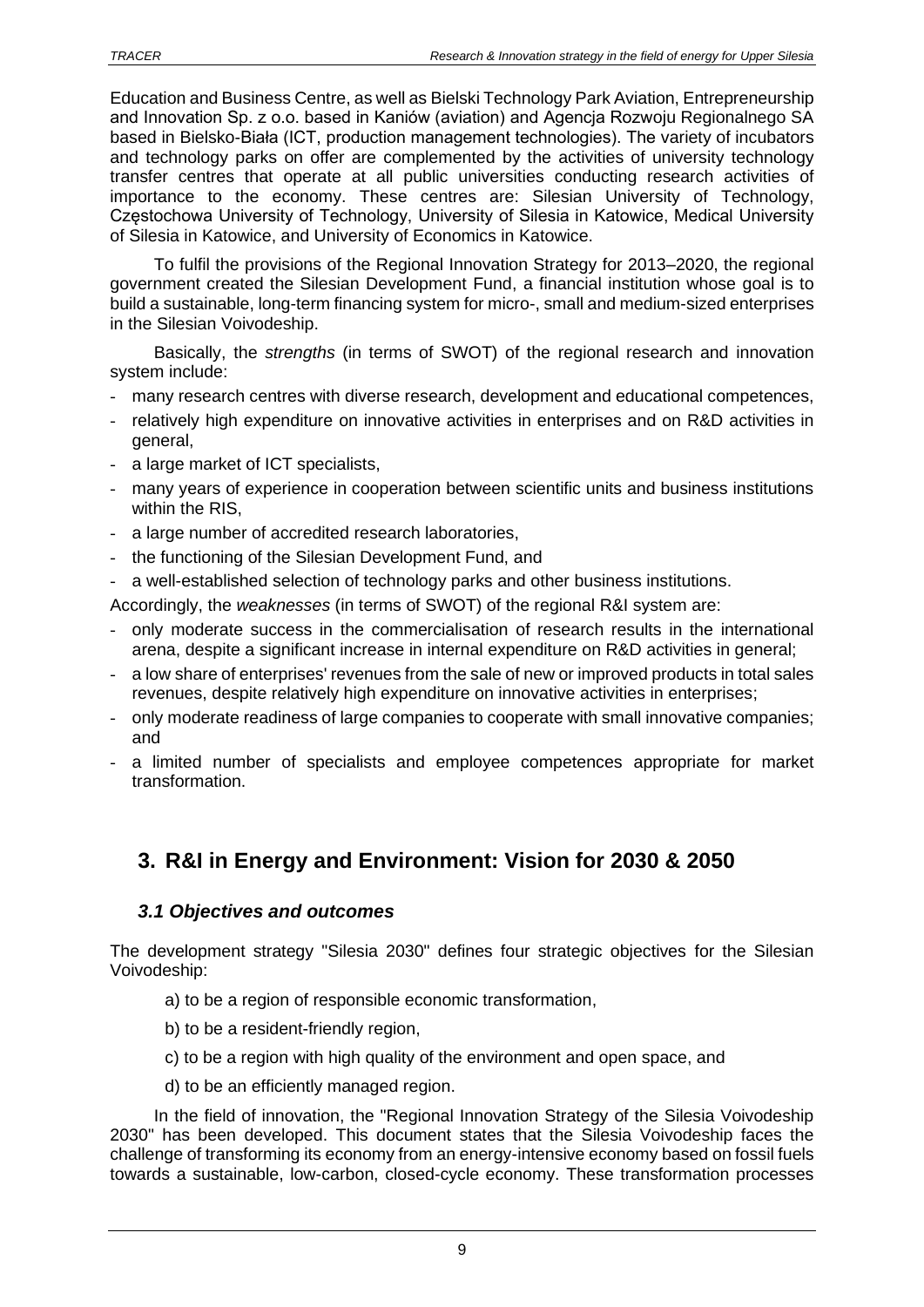concern not only the mining and energy sectors, but also other industries. The European Union's "Roadmap to a Closed Cycle Economy for a Cleaner and More Competitive Europe" assumes that the right product policy framework in the Union will make sustainable products, services and business models the norm and will transform consumption patterns to prevent waste in the first place.

The strategy states that the actions already taken by the European Union and the actions planned under the Green Deal policy will particularly affect the economy of the Silesia Voivodeship, including the mining sector, energy sector, sectors related to the production of metals, motor vehicles, trailers and semi-trailers, rubber and plastic products, and the production of electrical equipment, machinery and equipment, in which the voivodeship holds a significant share in national production. At the same time, in the coming years, many entities from the Silesian Voivodeship will be beneficiaries of the Fair Transition Fund. This support will enable productive investments in small and medium-sized enterprises, leading to economic diversification and economic restructuring, investments in the creation of new enterprises, investments in research and innovation activities and supporting the transfer of advanced technologies, investments in the implementation of technologies and infrastructures providing affordable clean energy, in the reduction of greenhouse gas emissions, supporting energy efficiency and energy generation from renewable sources, investments in digitisation and digital connectivity, investments in land regeneration, decontamination, re-naturalisation and land use change projects, and investments in strengthening a closed-loop economy, as well as providing additional training or retraining to employees.

In connection with the planned process of fair economic transformation, the Development Strategy of the Silesian Voivodeship "Silesia 2030" indicates the need to develop the human resources potential in the entities of the higher education system and science with the creation of innovative and creative solutions, including patents and their commercialisation in cooperation with the economic sector, as well as activation and attraction of human resources in the areas of regional and smart specialisation.

Since 2002, the Silesian Ecosystem for Innovation has been developed. It consists of the Marshal's Office of the Silesia Voivodeship and partner institutions such as higher education and science entities, business environment institutions, clusters, the Network of Regional Specialised Observatories, institutions financing the development of enterprises and creating other instruments of financial support, as well as local self-government units and entities dependent on them.

Smart specialisations of the Silesia Voivodeship have been included for the first time in the Regional Innovation Strategy for 2013–2020. They were identified on the basis of the foresight process carried out under the title "Priority technologies for sustainable development of the Silesian Voivodeship" and complementary work related to the preparation of the Technology Development Programme for the Silesian Voivodeship for 2010–2020. At that time, the list of smart specialisations included three areas: energy, medicine, and information and communication technologies. In subsequent years, on the basis of the entrepreneurial discovery process and the mid-term analysis (2018), two new areas of smart specialisation were proposed. This means that currently the smart specialisations of the Silesian Voivodeship comprise: energy, medicine, information and communication technologies, green economy, and emerging industries.

In 2019, the European Commission published a communication on the European Green Deal, with the main goal of the EU achieving climate neutrality by 2050. About PLN 200 billion of EU and national funds will be directed to the national energy and climate transformation until 2030 under various mechanisms. Poland's Energy Policy until 2040 – a strategy for development of the fuel and energy sector (PEP2040) – based on the three pillars of a fair transition, a zero-emissions energy system, and good air quality – is aimed at using the country's economic, raw material, technological and human resources potential, and creating a lever for the development of the economy through the energy sector. A system of distributed power generation will be developed in parallel to large-scale power generation – where zeroemission sources including offshore wind and nuclear power plants will constitute about half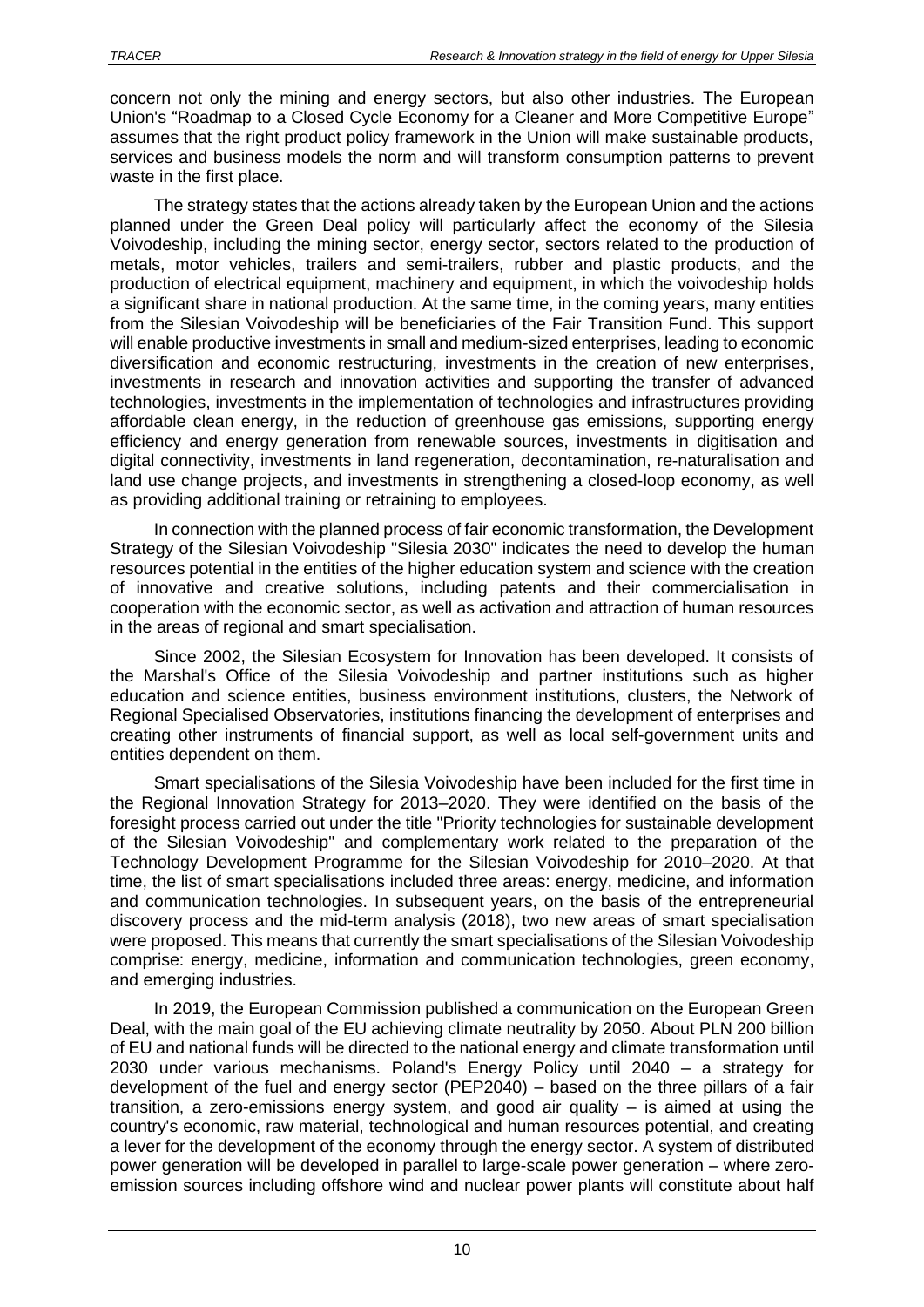of the installed capacity by 2040. The objectives included in the strategy for the development of the fuel and energy sector, concerning the equitable transformation of coal regions and the processes associated with it, will be the subject of separate strategic and implementation documents at the regional level.

In relation to the implementation of smart grids, it is envisaged that innovative solutions will need to be developed, tested and implemented in terms of, among others, energy storage, bidirectional transmission networks, digital communication systems, and smart control devices. PEP2040 also outlines the essence of the development of an energy-efficient district heating system. By 2030, at least 85% of the district heating / cooling systems with an ordered capacity exceeding 5 MW should meet the criteria of an energy-efficient district heating system. In terms of energy efficiency improvements, hopes are placed on new technologies supporting the achievement of 23% primary energy savings compared to 2007 projections, including in the building sector and the area of mobility.

The National Energy and Climate Plan for 2021–2030 assumes a 7% reduction of GHG emissions in non-ETS sectors compared to 2005 levels, a 21–23% share of RES in gross final energy consumption (the 23% target will be achievable if Poland is granted additional EU funds, including those for a just transition), a 23% increase in energy efficiency compared to PRIMES2007 projections, and a 56–60% reduction of the share of coal in electricity generation. Poland aims to provide adequate funding to accelerate the low-carbon transformation of the energy sector (including mining) as part of the modernisation of the entire economy.

In 2018, a total of 27,273 GWh of electricity was consumed in the Silesian Voivodship, which is 16.3% of the national consumption. The Silesian Province's own production of electricity does not fully cover the region's demand for electricity (the local production covers ca. 91% of the demand). One of the main reasons for the decrease in electricity production in the voivodeship is the ageing infrastructure of thermal power plants. Heat consumption in the Silesian Province in 2018 was 40,844 TJ, which accounted for 9.1% of the national consumption. In recent years, heat consumption in the Silesian Voivodeship has fluctuated with a downward trend. Primary energy production in Poland is based primarily on fossil fuels, i.e., hard coal, lignite, natural gas or oil, from which both electricity and heat are produced.

However, the share of energy from renewable sources in the acquisition of total primary energy increased from 12.12% to 14.31% between 2014 and 2018. Most energy was obtained from solid biofuels (252,821 TJ) and wind energy (46,076 TJ). In total, the share of energy from biofuels (solid, liquid and biogas) accounted for 79% of all energy obtained in 2018 in Poland from RES. For several years there has been a significant increase in power generated by photovoltaic installations. Prosumer energy plays an important role in this context. Of the more than 155,000 RES micro-installations operating in Poland at the end of 2019, more than 99% were photovoltaic installations. The following energy clusters have been established in the Silesian Voivodeship: Brenergia Local Energy System Cluster, "Żywiecka Energia Przyszłości" Energy Cluster, the Mining and Agricultural Energy Cluster of Gierałtowice Municipality, "Friendly Energy" Cluster in Gliwice Poviat, Cieszyn Energy Cluster and "Tarnogórski Klaster Energii Cieplnej".

Looking ahead to 2030, the EU Directive on the promotion of the use of energy from renewable sources requires member states to provide the conditions for renewable energy prosumers to generate renewable energy, including for their own consumption, and to store and sell their surplus of renewable electricity production. The Directive also refers to the possibility for end users to interact within renewable energy communities. With regard to the target to increase energy efficiency by 23%, compared to PRIMES2007 projections by 2030, relevant regulations are under development due to the need to adapt national regulations to the requirements adopted in Directive 2018/2002/EU. The changes are expected to contribute to greater effectiveness in stimulating projects aimed at increasing energy efficiency, including through the implementation of new instruments and expansion of the target group covered by the energy efficiency certificate system.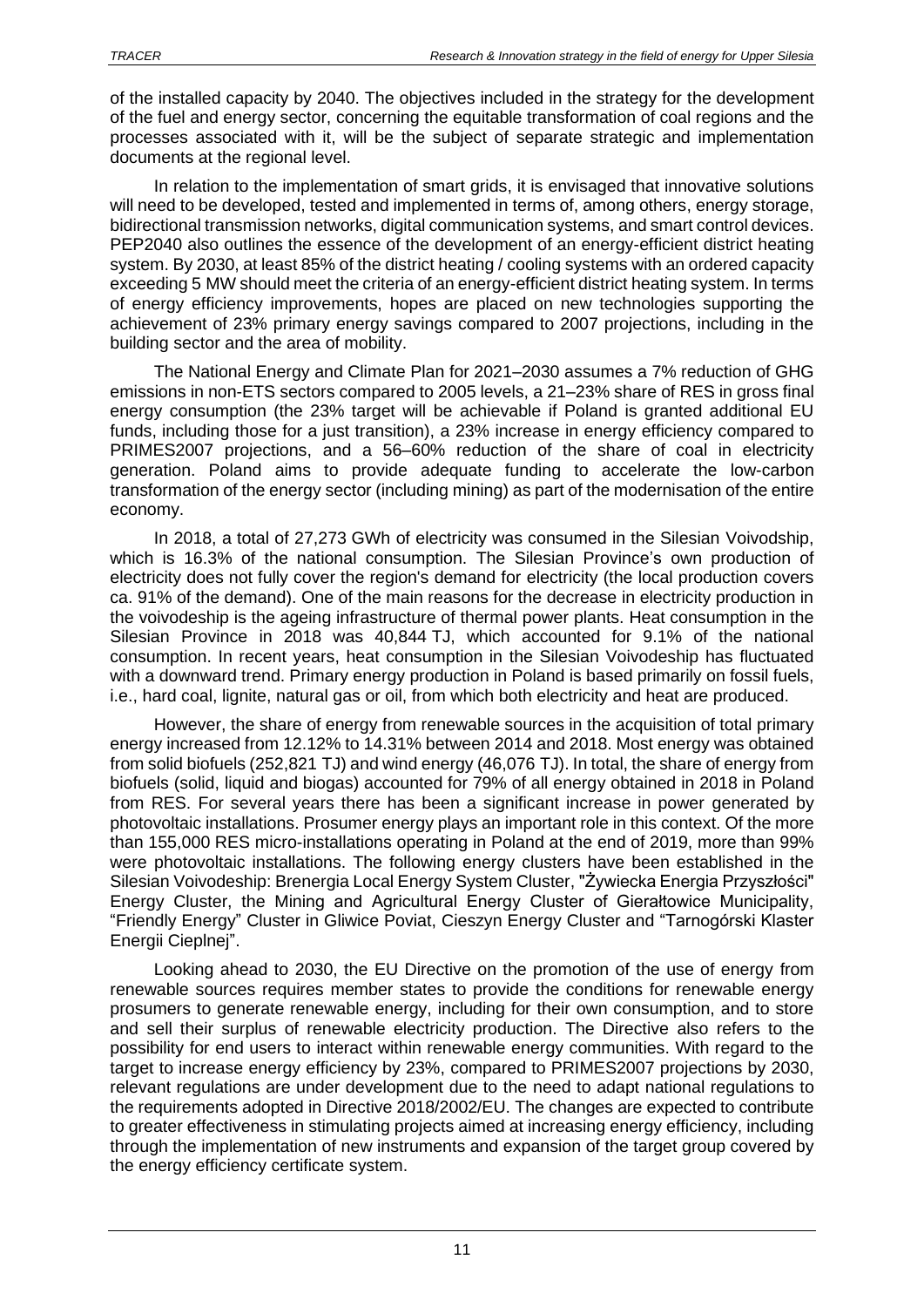In the construction sector, Poland is entering a new era, as from 1 January 2021 all new buildings should be nearly zero-energy buildings. Any existing buildings that are extended or modernised after this date must meet the requirements of the so-called Technical Requirements 2021. In addition, the amendment of the Directive on Energy Performance of Buildings and Directive 2012/27/EU on Energy Efficiency (2018) encourages EU member states to stimulate the development of the infrastructure necessary for the smart charging of electric vehicles and the use of car batteries as an energy source. Its aim is also to promote the automation of energy management in buildings by investing in automation and control systems, including self-regulating devices that set temperatures in individual rooms or zones.

The Silesian University of Technology, Częstochowa University of Technology, Central Mining Institute and Institute for Chemical Processing of Coal provide R&D facilities for the energy sector in the Silesian Voivodeship and elsewhere in Poland. Science and Technology Park Euro-Centrum, Ekoenergia Silesia SA and GPP Business Park SA promote energy efficiency and energy-saving solutions in buildings. The ecosystem of the traditional energy industry includes installation suppliers, engineering companies, integrators and service companies, including those dealing with automation, IT and maintenance. The energy-efficient building industry includes a number of small and medium-sized companies in the areas of building materials, building prefabrication technology, and building automation.

In the Silesian Voivodeship, an industrialised region with a high level of urbanisation, both industry and housing sectors have been undergoing a continuous process of transformation for over 20 years. In the period 2021–2030 the demand for solutions supporting energy efficiency in industry, energy-efficient construction, energy generation from RES and integration of electric transport infrastructure in the building of infrastructure is expected to continue. This will contribute to the development of new technologies and their implementation by IT companies, manufacturers of RES equipment and systems, service providers for professional energy, and companies involved in the construction sector.

There is no official vision or strategy of development elaborated for the Silesian Voivodeship for the year 2050. Therefore, it should be assumed that the trends presented in the vision and strategy for the year 2030 will be continued. More concrete forecasts for research and innovation in the energy and environment sectors could be drawn from official documents with a nationwide scope. The development of the energy sector in Poland has been described in the document "Polish Energy Policy until 2040" (Ministerstwo Energii, 2019). In this strategy, hard coal will continue to play an important role in the energy mix. A total departure from hard coal as a source of electricity is not currently planned, although it is planned to increase the importance of renewable energy sources in the energy mix. The directions of actions indicated in the "Polish Energy Policy 2040" emphasise above all the need to improve energy efficiency, increase security of fuel and energy supplies, diversify the structure of electricity generation through the introduction of nuclear power, develop the use of renewable energy sources, develop competitive fuel and energy markets, as well as limit the impact of the energy industry on the environment. To meet the above challenges, it is necessary to build new, as well as modernise and expand, existing power plants and combined heat and power plants across the country.

However, it should be borne in mind that this relatively new document is already somewhat outdated, as the energy policy of the European Union is changing dynamically and, accordingly, this will mean a change in Polish legal regulations and strategies. For instance, the recent agreement between the Polish government and mining trade unions stipulates that all hard coal mines, excluding mines owned by Jastrzębska Spółka Węglowa S.A. as a coking coal producer, they will be closed by 2049. This means that in 2050 only mines extracting coking coal, i.e. the raw material for the production of coke necessary for steel production, will operate in Upper Silesia. There will be no more hard coal mining for energy production. By the year 2050, continuation of activities in the fields of energetic efficiency, energy production and distribution, clean energy, rational management of raw materials and resources, and sustainable transport will result in achieving a low-carbon economy in Silesia.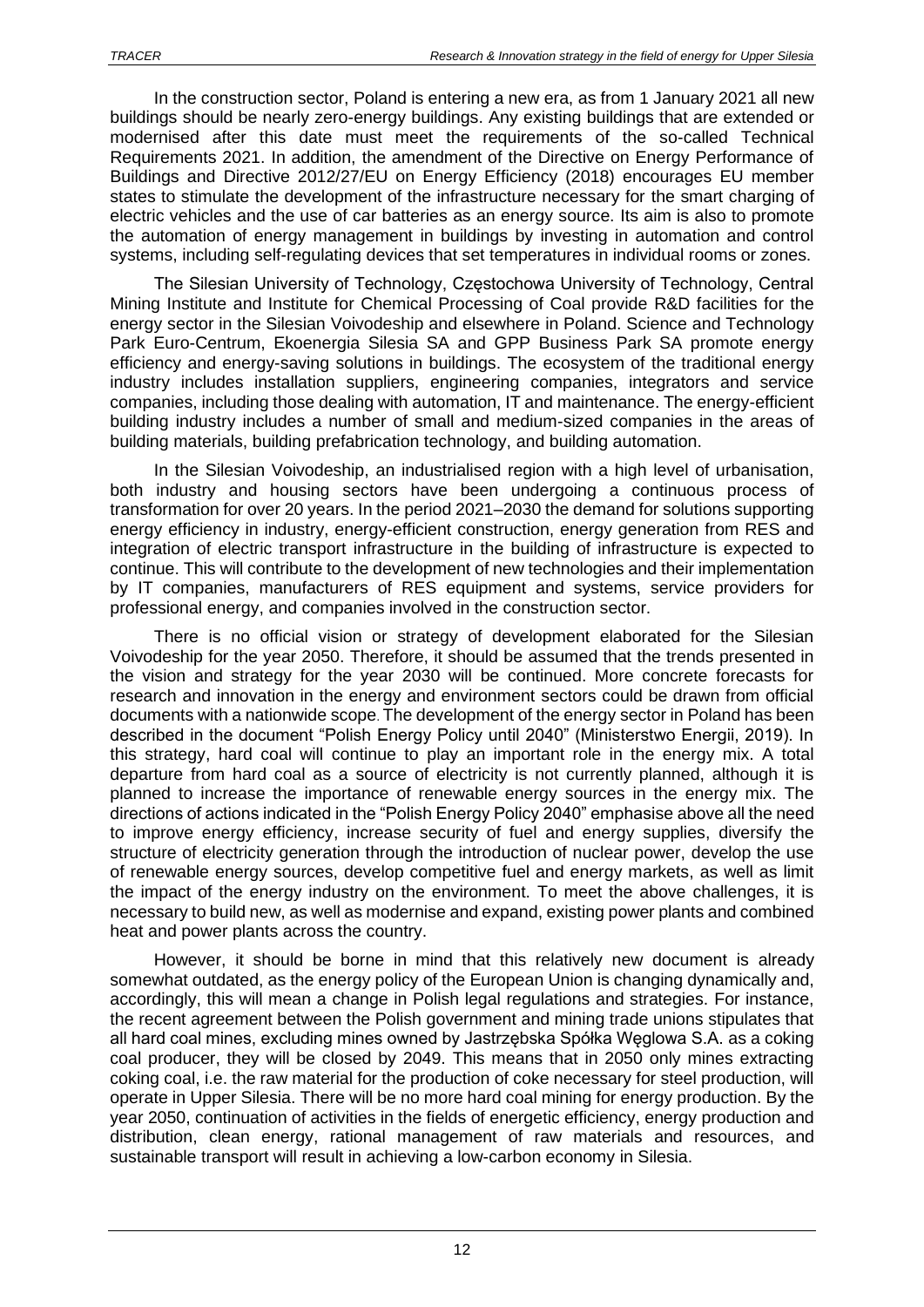### <span id="page-12-0"></span>*3.2 Key guiding principles*

The key principles determining the implementation of the regional innovation strategy include those set out in the Development Strategy of the Silesian Voivodeship "Silesia 2030", including in particular:

- partnership and cooperation (numerous actors involved on the basis of permanent and conscious relations);
- subsidiarity (each action is programmed and implemented at the lowest possible but effective level);
- thematic concentration (giving priority to the region's areas of smart specialisation);
- intensity of support (concentrating the amount of support for the region's smart specialisation);
- coherence (compliance of strategic and planning documents with national and European programming documents), evidence-based decision-making (conducting policy on the basis of experience, collected data, conclusions, recommendations, evaluation of its effectiveness and prospective analysis);
- flexibility (adapting to emerging opportunities and potential development dynamics, particularly in the process of entrepreneurial discovery);
- conditionality (granting support only when certain conditions are met);
- sustainable development and investment (integrating the social and economic dimensions of development with the least possible pressure on the environment and open space);
- prudence (caution) in relation to the environment (exercising due care in assessing the environmental effects of a newly taken decision or launched activity); and
- prevention in relation to the environment (preventing negative environmental effects at the planning stage).

# <span id="page-12-1"></span>**4. Support framework for R&I in Energy and Environment**

#### <span id="page-12-2"></span>*4.1 Multi-level governance structure for R&I policies in Upper Silesia*

This scope includes the project "Innovative Silesia, Autostrada Firm Przyszłość", included in the Development Strategy of the Silesian Voivodeship "Śląskie 2030" [13]. The project includes:

- investments in highly specialised, integrated industrial and research centres (technology parks in the area of smart specialisation;
- regional network, universities and research centres of universities, R&D centres, research units, research institutes);
- support for the development and cooperation of companies operating in the areas of smart specialisation;
- support and development of the activities of digital innovation hubs (DIHs) operating under the one-stop-stop model;
- support for clusters as a tool for developing cooperation between companies, universities and research institutes;
- support for companies engaged in export activities;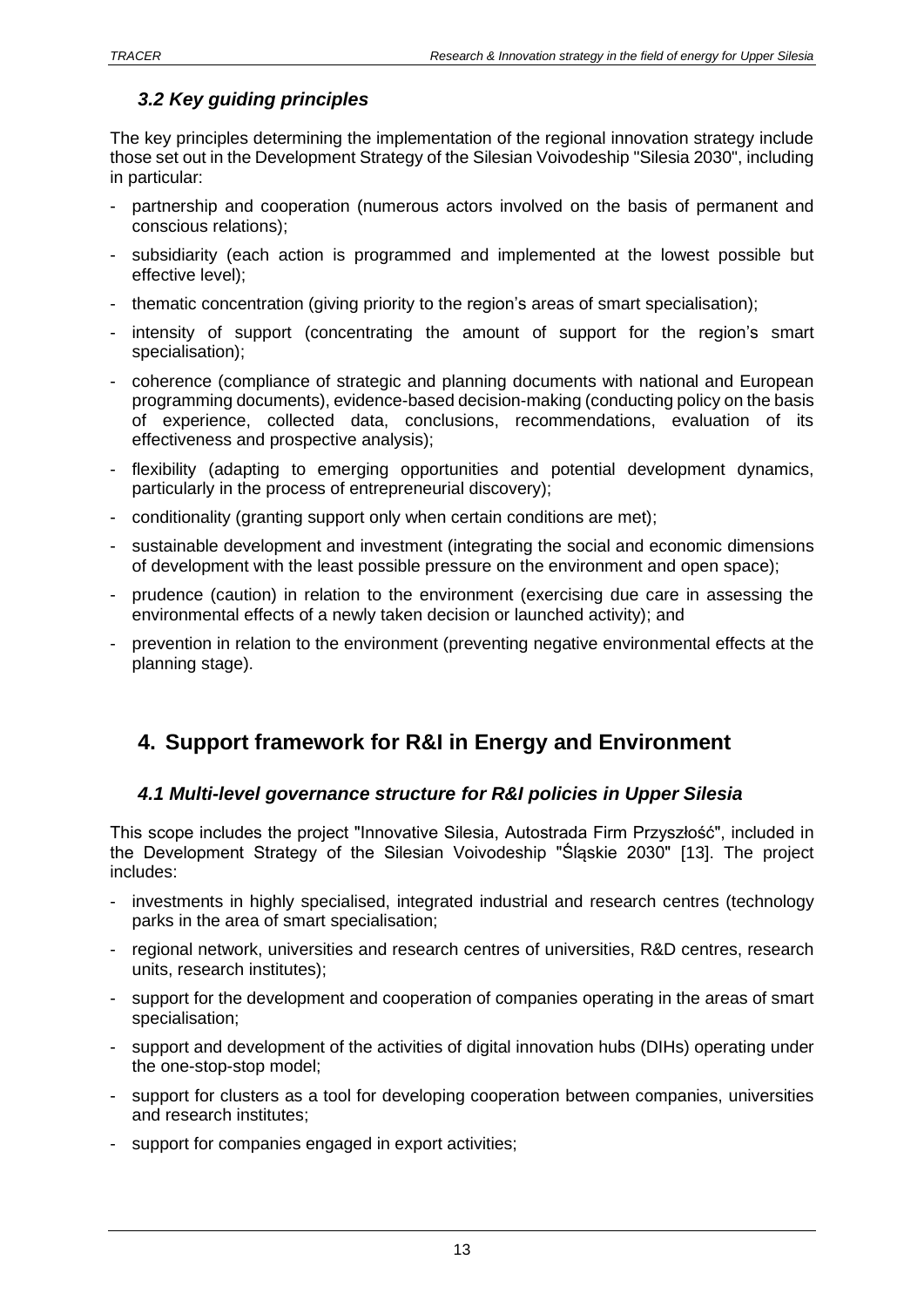- development of financial and organisational instruments for creating and supporting companies that implement new technologies, and to support high-risk companies; and
- <span id="page-13-0"></span>development and comprehensive support of the patent process and its implementation.

#### *4.2 Funding opportunities*

The main source of finance for the necessary R&I activities will be the resources of the European Funds for 2021–27, related to the implementation of Objective 1 of the Cohesion Policy. Contributions for project co-financing are to come from the beneficiaries' own funds – possibly as part of financial engineering, supplemented with funds under instruments such as loans, guarantees or venture capital – and from regional and national public funds [14].

It is also expected that as a result of activities undertaken by enterprises and other organisations in the innovation ecosystem of the Silesian Voivodeship, available funds will be used under national Operational Programs and international support programs for the promotion of R&D (Horizon Europe). In order to increase interregional cooperation, including in the context of exchanging good practices and implementing joint investments or establishing scientific and business cooperation, it is planned to promote European support programs [14].

One of the financing mechanisms supporting the implementation of projects related to the Strategy will be funds at the disposal of the Silesian Development Fund. This fund was established in order to build a sustainable, long-term system of financing micro-, small and medium-sized enterprises, as well as local government units in the region, based on repayable financial instruments. It would be advisable for the funds from the feedback tools to be directed to the implementation of the Regional Innovation Strategy and to finance some of its objectives from the moment of implementation [14].

It is also anticipated that the resources available under the Facility for Reconstruction and Increasing Resilience will be able, in part, to finance the objectives of the Strategy, especially in terms of economic transformation and human resource development. In this context, the directions of support were included in the matrix of the intervention rationale of the Regional Plan for a Just Transformation of the Silesian Voivodeship 2030 [14].

#### <span id="page-13-1"></span>*4.3 Priority areas for research and innovation*

Tables below present major topics which are likely to receive support during implementation of research and innovation strategy in the field of energy in Upper Silesia.

| <b>Technology subgroups</b>                    |
|------------------------------------------------|
| - clean coal technologies;                     |
| technologies for capturing and storing<br>-    |
| carbon dioxide;                                |
| - technologies for the use of waste heat, low- |
| temperature heat and other forms of            |
| dissipated energy;                             |
| technologies increasing the<br>quality         |
| parameters of fuels;                           |
| - technologies improving the efficiency of     |
| energy conversion;                             |
| - development of pyrolysis and gasification    |
| technologies;                                  |
| - technologies for reducing and managing       |
| harmful compounds from emissions and by-       |
| products from the energy production process    |
|                                                |

**Table 1. Smart specialisation in energy, priority technologies [14]**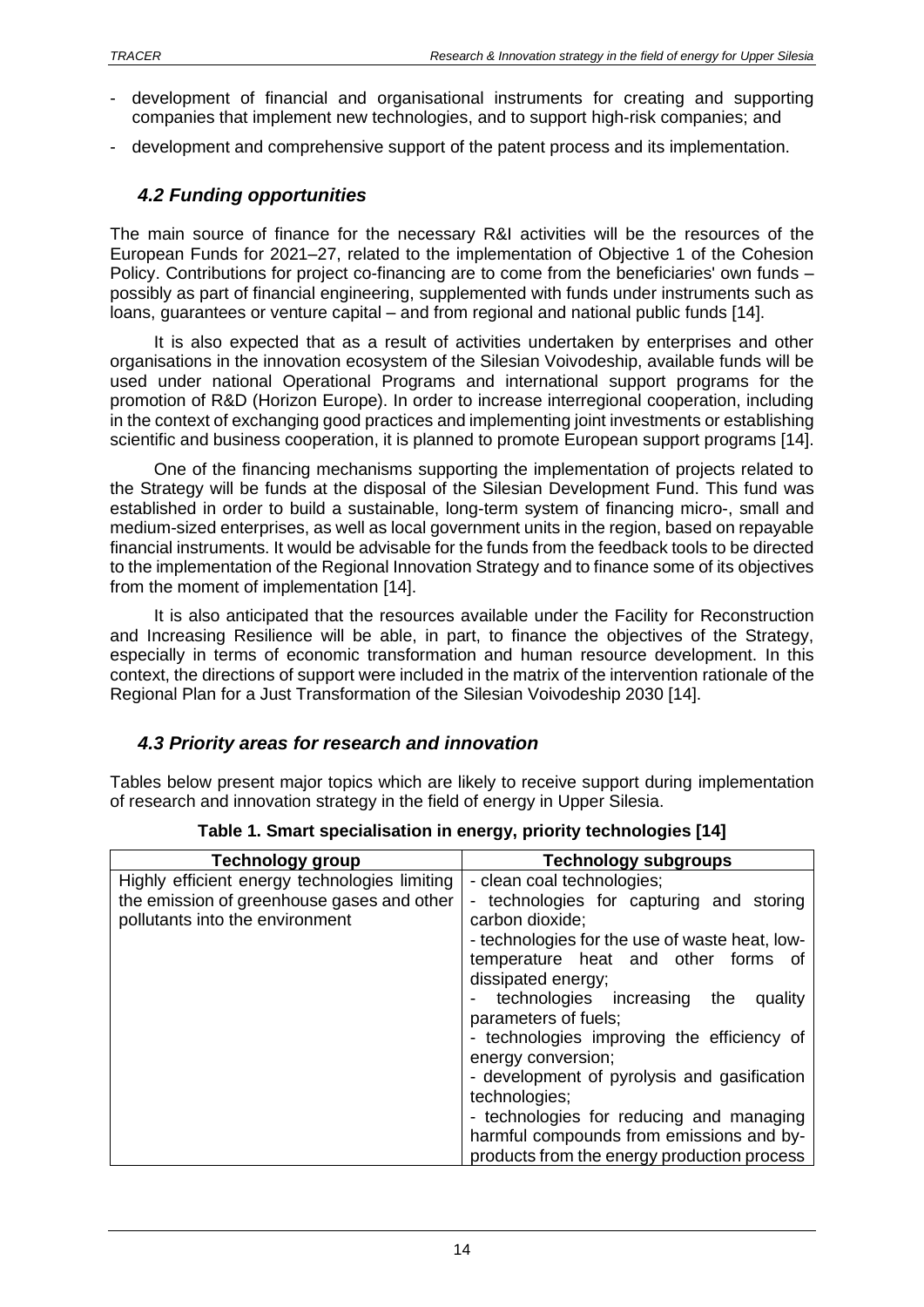| Combined generation - cogeneration and       | - technologies improving the efficiency of                                  |
|----------------------------------------------|-----------------------------------------------------------------------------|
| polygeneration                               | combined energy production;                                                 |
|                                              | - technologies adapting combined systems                                    |
|                                              | to the use of new fuels or fuels of lower                                   |
|                                              | quality parameters                                                          |
| Technologies of fuel cell production         | - technologies for the production of new or                                 |
|                                              | improved fuel cells;                                                        |
|                                              | - creation of hybrid systems using fuel cells;                              |
|                                              | - technologies for generating electricity using                             |
|                                              | fuel cells for mobile or stationary applications                            |
| Generation of energy from<br>renewable       | - innovative technologies increasing the                                    |
| sources and improvement of the efficiency of | efficiency of the process of converting solar                               |
| obtaining energy from renewable sources      | energy into heat or electricity;<br>- technologies aimed at the creation of |
|                                              | installations using the heat of water from                                  |
|                                              | mine drainage for energy purposes;                                          |
|                                              | new or improved biogas production                                           |
|                                              | technologies;                                                               |
|                                              | - new or improved biomass gasification                                      |
|                                              | technologies for energy purposes                                            |
| Prosumer energy                              | - technologies aimed at the creation of high-                               |
|                                              | efficiency, small-scale energy conversion                                   |
|                                              | and use systems, located near or directly at                                |
|                                              | the site of the user;                                                       |
|                                              | - technologies aimed at the creation of                                     |
|                                              | energy-efficient, cheap and easy-to-use                                     |
|                                              | systems enabling the adjustment of the                                      |
|                                              | amount of energy produced in micro-sources                                  |
|                                              | to the recipient's needs – creation of systems                              |
|                                              | enabling the use of waste energy on a micro<br>scale;                       |
|                                              | - the use of energy storage to support energy                               |
|                                              | and<br>to provide<br>support<br>management                                  |
|                                              | services related to the improvement of power                                |
|                                              | quality;                                                                    |
|                                              | - technologies integrating various power                                    |
|                                              | supply systems and access to energy                                         |
|                                              | carriers on a micro scale;                                                  |
|                                              | - electricity storage technologies in prosumer                              |
|                                              | systems;                                                                    |
|                                              | - technologies aimed at improving the                                       |
|                                              | security of cooperation between micro-                                      |
|                                              | and<br>low-voltage<br>sources<br>distribution                               |
|                                              | networks;<br>- development of information technologies in                   |
|                                              | prosumer energy                                                             |
| grids<br>of<br>Technologies<br>smart<br>and  | - electricity demand management methods                                     |
| interconnections                             | and algorithms;                                                             |
|                                              | - intelligent automation, tools and measuring                               |
|                                              | systems in power systems;                                                   |
|                                              | integration<br>of power<br>grids,<br>tele-                                  |
|                                              | communications networks and IT systems                                      |
|                                              | that make up smart power grids;                                             |
|                                              | - integration of distributed energy sources                                 |
|                                              | and energy storage with the power system;                                   |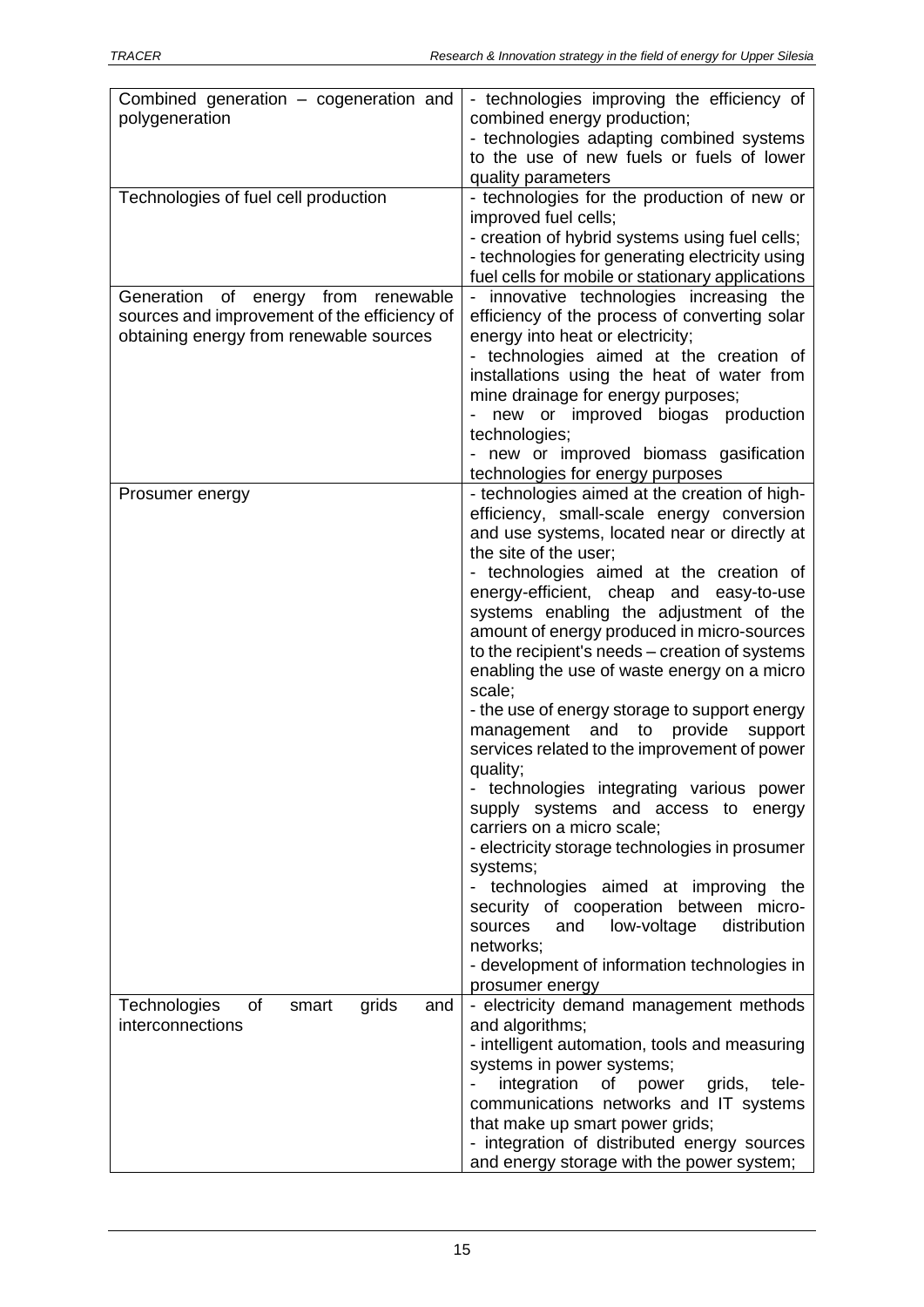|                                         | - digital measurement systems, including                                                 |
|-----------------------------------------|------------------------------------------------------------------------------------------|
|                                         | remote metering systems;                                                                 |
|                                         | development of<br>data<br>transmission                                                   |
|                                         | techniques and technologies for the needs of                                             |
|                                         | the power industry;                                                                      |
|                                         | software development for the power                                                       |
|                                         | industry                                                                                 |
| Energy storage technologies             | accumulation technologies<br>in<br>heat                                                  |
|                                         | combined heat and power plants;                                                          |
|                                         | energy storage with the use of new                                                       |
|                                         | generation technologies, increasing<br>the                                               |
|                                         | safety and efficiency of this process;                                                   |
|                                         | - technologies that allow the use of excess                                              |
|                                         | energy to produce a storage medium (e.g.                                                 |
|                                         | hydrogen);                                                                               |
|                                         | - new or improved storage technologies for<br>energy carriers;                           |
|                                         | - energy storage technologies with the use of                                            |
|                                         | chemical<br>compounds,<br>including<br>heat                                              |
|                                         | accumulators;                                                                            |
|                                         | - accumulator and battery manufacturing                                                  |
|                                         | technologies;                                                                            |
|                                         | - mobile energy storage, including the use of                                            |
|                                         | electric vehicle batteries as energy storage                                             |
|                                         | in optimising the operation of a smart grid<br>with renewable energy sources;            |
|                                         | - technologies for the use of energy storage                                             |
|                                         | in distributed hybrid systems;                                                           |
|                                         | - technologies for integrating energy storage                                            |
|                                         | with RES installations                                                                   |
| Technologies for generating energy from | - technologies for transforming waste into                                               |
| waste and alternative fuels             | energy;                                                                                  |
|                                         | - technologies aimed at the creation and                                                 |
|                                         | development<br>of<br>installations<br>the<br>for                                         |
|                                         | processing of fuels from waste;                                                          |
|                                         | - technologies for the use of gas from mine                                              |
|                                         | methane drainage for energy purposes;<br>- technologies allowing for efficient energy    |
|                                         | production from diffused methane coming                                                  |
|                                         | from the ventilation air                                                                 |
|                                         | technologies<br>for<br>from<br>using<br>gas                                              |
|                                         | demethanation<br>mines<br>of<br>for<br>energy                                            |
|                                         | purposes;                                                                                |
|                                         | - technologies for the production of liquid or                                           |
|                                         | alternative fuels for<br>gaseous<br>energy                                               |
|                                         | purposes from biomass or selected waste                                                  |
| Smart and energy-saving construction    | - development of technologies increasing the                                             |
|                                         | energy efficiency of buildings, in particular                                            |
|                                         | improving the insulation of building partitions                                          |
|                                         | and increasing the efficiency of heating,                                                |
|                                         | cooling, ventilation and air conditioning                                                |
|                                         | systems;                                                                                 |
|                                         | installation of devices and<br>energy                                                    |
|                                         | management systems in buildings to allow<br>for the optimal, automatic and smooth use of |
|                                         | multiple power sources;                                                                  |
|                                         |                                                                                          |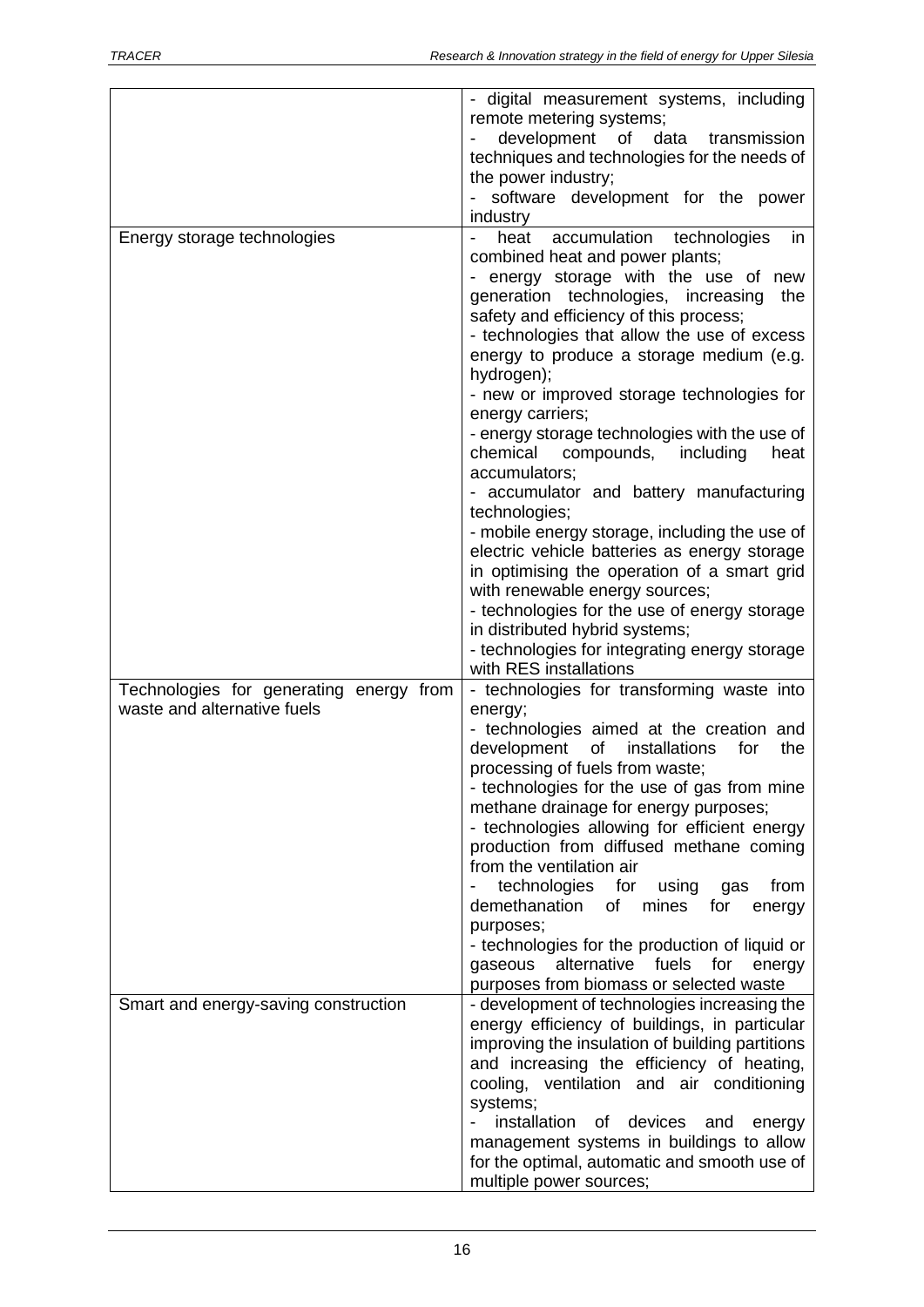| - integration of intelligent building systems |
|-----------------------------------------------|
| with prosumer energy service and control      |
| systems;                                      |
| - development of intelligent and energy-      |
| saving lighting systems                       |

### **Table 2. Smart specialisation – green economy, priority technologies [14]**

| <b>Technology group</b>                           | <b>Technology subgroups</b>                                                       |  |
|---------------------------------------------------|-----------------------------------------------------------------------------------|--|
| Biotechnologies for environmental                 | -biosorption;                                                                     |  |
| protection                                        | - biopreparations, plant protection products;                                     |  |
|                                                   | - sewage treatment and water treatment;                                           |  |
|                                                   | - biopolymers;                                                                    |  |
|                                                   | - pro-ecological technologies for agriculture;                                    |  |
|                                                   | biotechnological processes in various                                             |  |
|                                                   | industries - bioaugmentation;                                                     |  |
|                                                   | - fuel microcells;                                                                |  |
|                                                   | - monitoring of wastewater treatment and                                          |  |
|                                                   | water treatment processes                                                         |  |
| <b>Construction technologies</b>                  | - smart construction;                                                             |  |
|                                                   | - material recycling;                                                             |  |
|                                                   | construction objects of environmental                                             |  |
|                                                   | protection infrastructure;                                                        |  |
|                                                   | - use of innovative materials in the water and                                    |  |
|                                                   | sewage industry                                                                   |  |
| Technologies of environmental<br>protection       | - production technologies;                                                        |  |
| including<br>reclamation,<br>and<br>energy,       | - reclamation;                                                                    |  |
| biogeochemical engineering                        | - use of rock aggregates from hard coal<br>various<br>reclamation<br>for          |  |
|                                                   | mining<br>and                                                                     |  |
| Technologies for ecological,<br>safe<br>and       | construction processes;<br>- waste collection and segregation;                    |  |
| effective waste management and waste              | - recycling;                                                                      |  |
| management                                        | - reclamation;                                                                    |  |
|                                                   | - production of fertilisers from waste;                                           |  |
|                                                   | - combustion and energy recovery;                                                 |  |
|                                                   | - waste storage;                                                                  |  |
|                                                   | - waste management                                                                |  |
| Technologies for processing (purification         | - wastewater treatment;                                                           |  |
| and separation) of water, collection and          | - water purification, including mine water;                                       |  |
| treatment of wastewater                           | - water and wastewater transport systems;                                         |  |
|                                                   | - waste management;                                                               |  |
|                                                   | sanctioning floodplains in post-mining                                            |  |
|                                                   | basins as elements supporting water micro-                                        |  |
|                                                   | retention                                                                         |  |
| Technologies<br>limiting<br>emission<br>of<br>the | - technologies, including production of dust                                      |  |
| pollutants into the atmosphere                    | abatement equipment;                                                              |  |
|                                                   | - gas-cleaning technologies;                                                      |  |
|                                                   | - gas capture technologies                                                        |  |
| supporting<br>environmental<br>Technologies       | - environmental management;                                                       |  |
| management                                        | - environmental information technologies                                          |  |
| Environmental<br>technologies<br>of<br>various    | - environmental technologies of agricultural                                      |  |
| industries                                        | production and processing;                                                        |  |
|                                                   | environmental<br>technologies<br>of<br>the<br>aerospace and machinery industries; |  |
|                                                   | environmental<br>technologies<br>the<br>of                                        |  |
|                                                   |                                                                                   |  |
|                                                   | automotive industry;                                                              |  |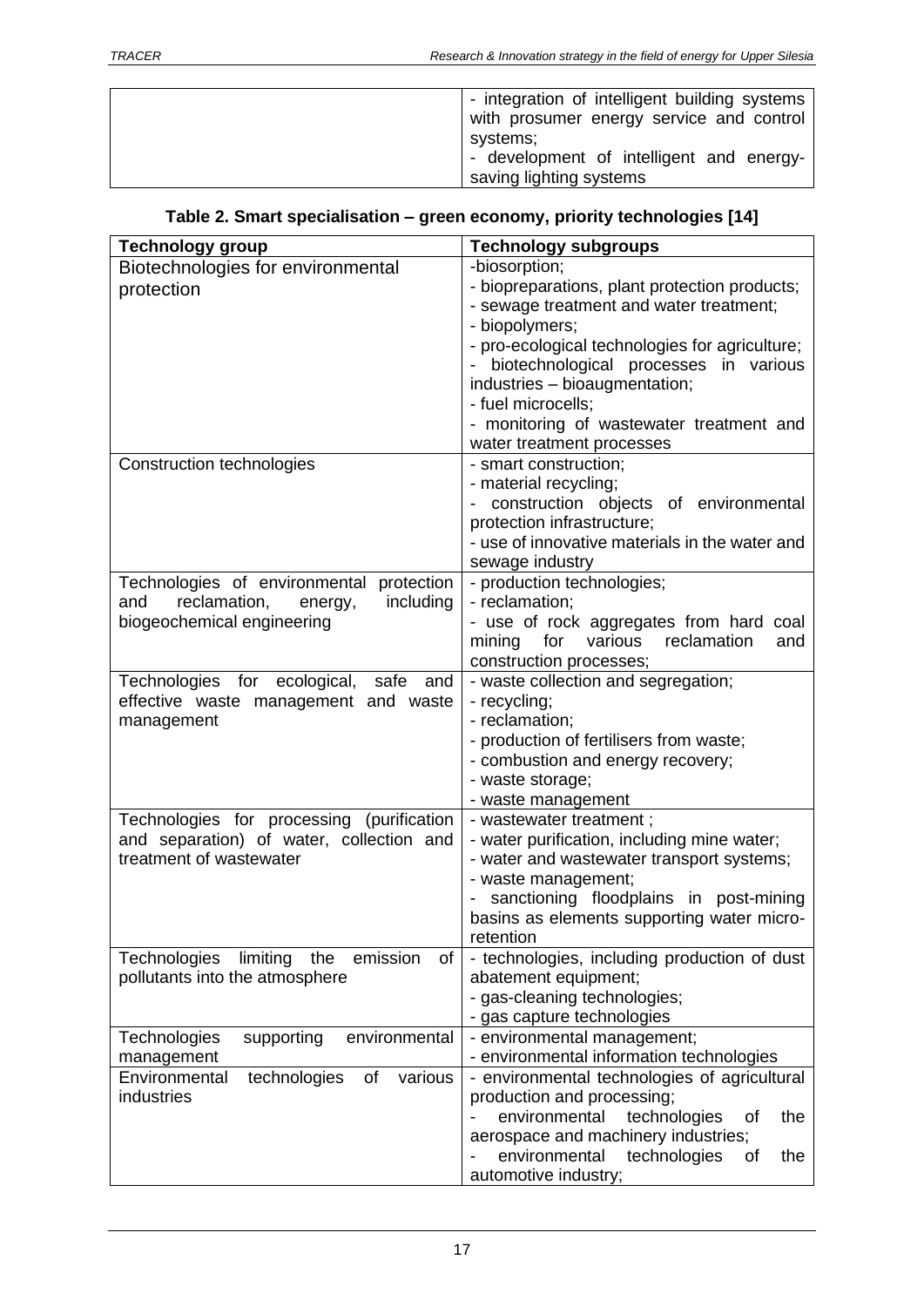|                                    | capture, storage, sequestration<br>and<br>management of greenhouse gases;<br>generation of energy from renewable<br>sources:<br>- generation of energy from non-fossil fuels<br>- clean combustion technologies;<br>- technologies for increasing the efficiency of<br>electricity transmission and distribution;<br>- water processing and supply |
|------------------------------------|----------------------------------------------------------------------------------------------------------------------------------------------------------------------------------------------------------------------------------------------------------------------------------------------------------------------------------------------------|
| Sustainable transport technologies | - technologies for the production and storage<br>of alternative fuels for powering vehicles;<br>- technologies for the construction of means<br>transport using alternative fuels<br>οf<br>intelligent transport management systems                                                                                                                |

#### <span id="page-17-0"></span>*4.4 Evaluation and Monitoring*

Monitoring of the Regional Innovation Strategy [14] is an element of the monitoring and evaluation system of the Silesian Voivodeship Development Strategy "Silesia 2030".

The responsibility for monitoring and evaluation of the RIS implementation rests with the Board of the Silesian Voivodeship. The unit responsible for monitoring and periodic evaluations will be the Department of Regional Development [14].

The framework programme of evaluation research will be implemented as follows:

- $-$  ex ante  $-2021$ .
- during 2026,
- $-$  ex post  $-2031$ .
- three thematic evaluations based on current needs.

The department will conduct cyclical and thematic evaluations by commissioning independent expert studies and in the form of consultations with the previously described bodies, which include representatives of the communities that create the regional ecosystem for innovation, i.e. the Steering Committee of the Regional Innovation Strategy and the Silesian Innovation Council [14].

Regional Specialist Observatories will conduct long-term research on groups of companies, the selection and number of which will be indicated by the research methodology developed at the request of the Marshal's Office of the Silesian Voivodeship. The data will be included in the annual reports of the Observatories and will be periodically transferred, in accordance with the methodology, to the Marshal's Office of the Silesian Voivodeship. In this way, the Marshal's Office will have a reliable source of constantly updated knowledge coming directly from enterprises. The conducted research will also significantly support PPO in the region [14].

One of the indicators monitored during the implementation of the Regional Innovation Strategy will be the position of the Silesian Voivodeship in the Regional Innovation Scoreboard ranking. According to the 2019 ranking, the innovative potential of the Silesian Voivodeship was 51.4% of the average value of the European Union's potential. The voivodeship is in the group of moderate innovators and ranked 202<sup>nd</sup> in the overall ranking [14].

# <span id="page-17-1"></span>**5. Concluding note**

In summarising the analysis of data on the research and innovation (R&I) strategy in the field of energy for Upper Silesia, it can be concluded that in 2021–2030, the demand for solutions supporting energy efficiency in industry, energy-efficient construction, energy generation from renewable sources and integration of electric transport infrastructure with building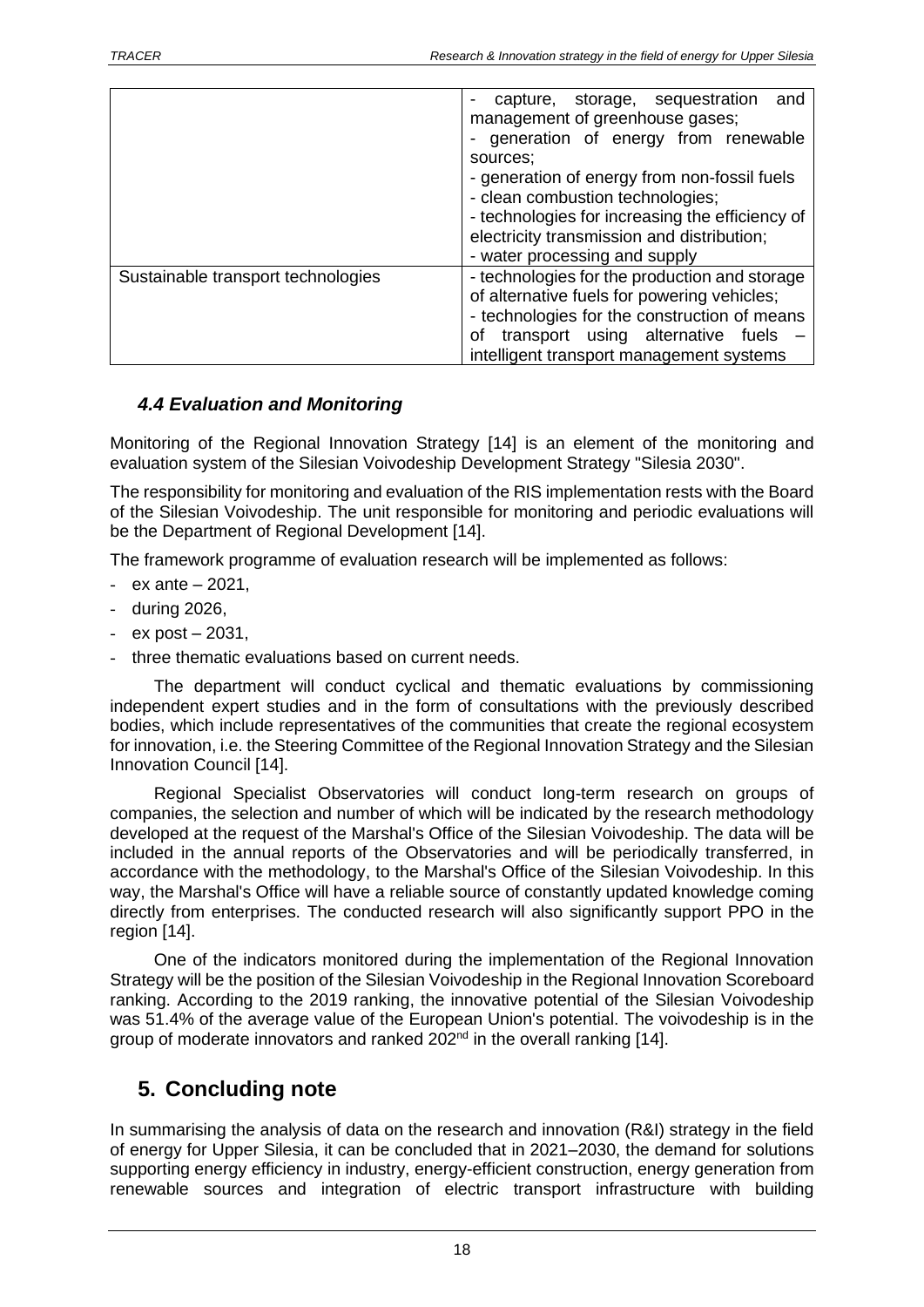infrastructure will continue. This will contribute to the development of new technologies and their implementation by IT companies, manufacturers of RES equipment and systems, service providers for the utility power industry, and companies in the construction sector. At this stage, no official vision or development strategy has been prepared for the Silesian Province for the year 2050. Therefore, it should be assumed that the visions and strategies set for 2030 will be continued. The development of the energy sector in Poland is described in the document "Energy Policy of Poland until 2040" (Ministry of Energy, 2019). According to this strategy, hard coal will continue to play an important role in the energy mix.

A complete departure from hard coal as a source of electricity is not currently planned, although it is planned to increase the importance of renewable energy sources in the overall energy mix. The directions of actions indicated in "The Energy Policy of Poland until 2040" emphasise, above all, the necessity of improving energy efficiency, increasing the security of fuel and energy supplies, diversification of the structure of electricity generation through the introduction of nuclear power, development of the use of renewable energy sources, development of competitive fuel and energy markets, as well as limiting the impact of the power generation industry on the environment. To meet the above challenges, it is necessary to build new power plants and thermal power plants, as well as modernise and expand existing plants throughout the country.

It should be remembered, however, that this relatively new document is already somewhat outdated, as the European Union's energy policy is changing dynamically and, consequently, Polish legal regulations and strategies are changing. For example, the recent agreement between the Polish government and mining unions assumes that all hard coal mines will be closed by 2049. This means that in 2050 there will no longer be any active hard coal mining in Upper Silesia.

In the consultations carried out with the inter-assembly groups, via email, telephone contact and face to face at the meeting on 15 December 2021, additional attention was paid to the following aspects:

- the horizon of the energy transition and hard deadlines given the current state of the developing economy seem too sharp;
- the need to differentiate between thermal and coking coal as a strategic raw material for steel production;
- energy security is crucial for the average citizen, but the existing trend and direction of the energy transition is not fully understood. This is a challenge in the perspective of innovation and energy generation from alternative sources;
- consideration of the post-mining landscape as a unique feature of Upper Silesia in the national context, and even in the European context, with an aim to preserve it during the process of revitalisation of post-industrial areas;
- putting more emphasis on research and innovation in the field of alternative energy sources, and the need for better recognition of the region's potential in RES; and
- the need for research and innovation in the use of methane.

# <span id="page-18-0"></span>**6. References**

- [1] Ewaluacja Możliwości rozwoju technologicznego województwa śląskiego po roku 2020, Rekomendacje do projektu "Regionalnej Strategii Innowacji Województwa Śląskiego na lata 2021-2027", Główny Instytut Górnictwa, Ecorys Polska sp. z o.o. Raport opracowany na zlecenie Urzędu Marszałkowskiego Województwa Śląskiego, Katowice – Warszawa, 2019
- [2] Diagnoza Strategiczna Rozwoju Województwa Śląskiego, Regionalne Centrum Analiz i Planowania Strategicznego, Departament Rozwoju Regionalnego, Urząd Marszałkowski Województwa Śląskiego, Katowice, 2020